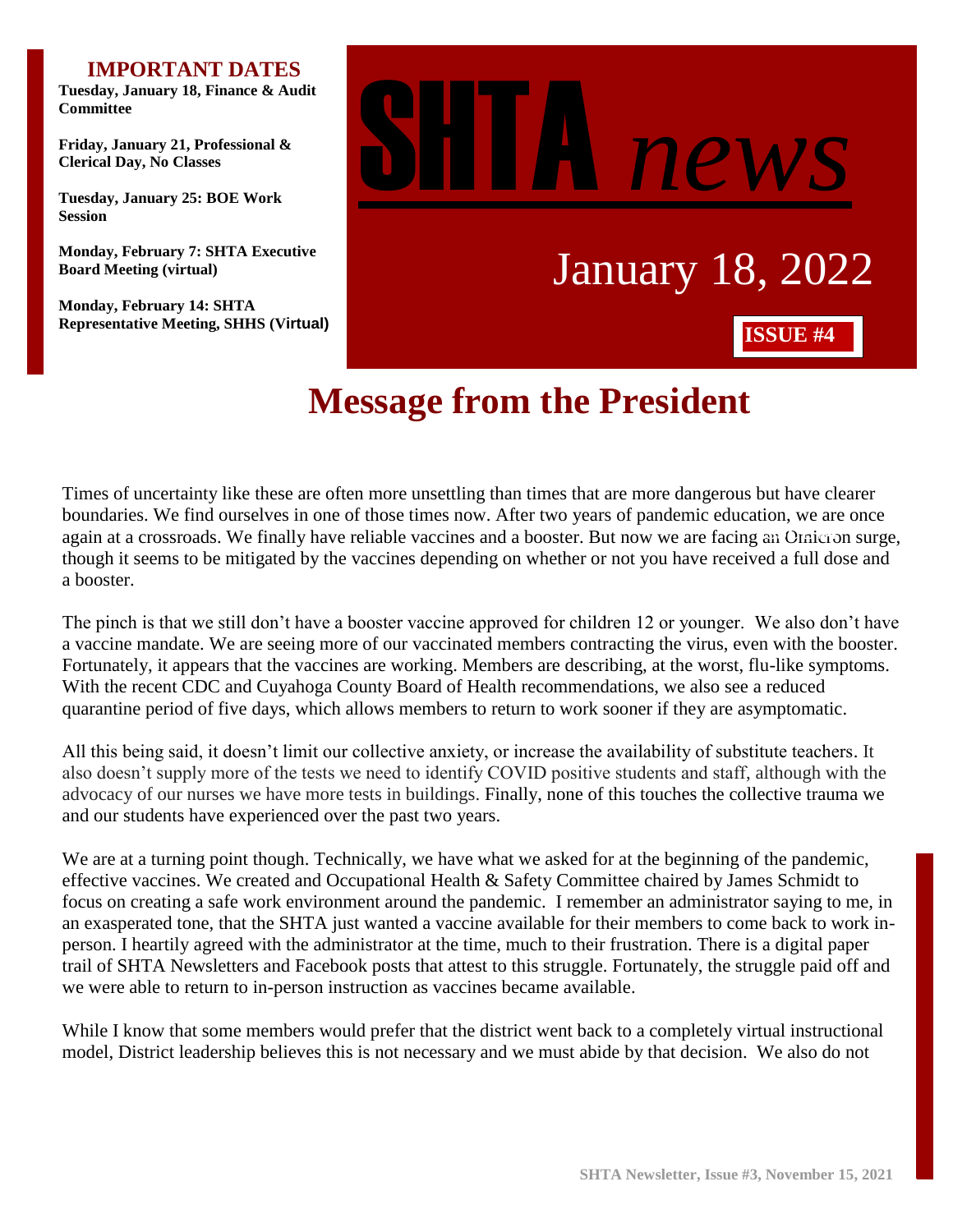have State or County Boards of Health advocating for remote instruction during this time. While we stand in solidarity with our sisters and brothers in Chicago, we are in very different place from both a legal and political standpoint in Ohio. Our hope is that administration continues to put student and staff health at the forefront of their priorities, as they've previously stated they would. The SHTA will continue to remain vigilant and advocate for the safety of our members, students, families, and community.

December and January have both been busy months. I spoke with Superintendent Dr. David Glasner weekly. I spoke regularly with Human Resources Director Barb Maceyak about personnel issues.

I spoke with Chief Academic Officer Dr. Marla Robinson and Director of School Leadership Dr. Erin Herbruck about building concerns. I spoke with SHTA Lawyer Susannah Muskovitz about member concerns. I communicated with Personal Rights & Responsibilities Chairperson Mike Sears about benefit issues. I attended the Insurance Committee meeting. I communicated with Sick Day Transfer Chairperson James Schmidt about sick day transfer requests. I spoke with Vice President Darlene Garrison and Woodbury Head Representative Stacey DeYoung about Woodbury Concerns. I spoke with Special Education Chairperson Tito Vazquez about member concerns. I asked Publications Chairperson Andrew Glasier to email out a Negotiations Update to all members. I communicated with Onaway Head Representative and District Nurse Paula Klausner about COVID concerns. I met with Negotiations Team members throughout the month. I met with a member to discuss FMLA concerns. I signed a Memorandum of Understanding (MOU) continuing the doubling of waiver of planning time pay through March.

As we begin the new year, it continues to be an honor to serve as SHTA President. I cannot imagine another group of professional educators in the world that I would rather represent. I will continue to update our membership on negotiations, safety issues, and issues that remain crucial to our membership. Please do not hesitate to reach out to me if I can help at morris  $j@shaker.org$  or x6033.

*Respectfully submitted, John Morris*

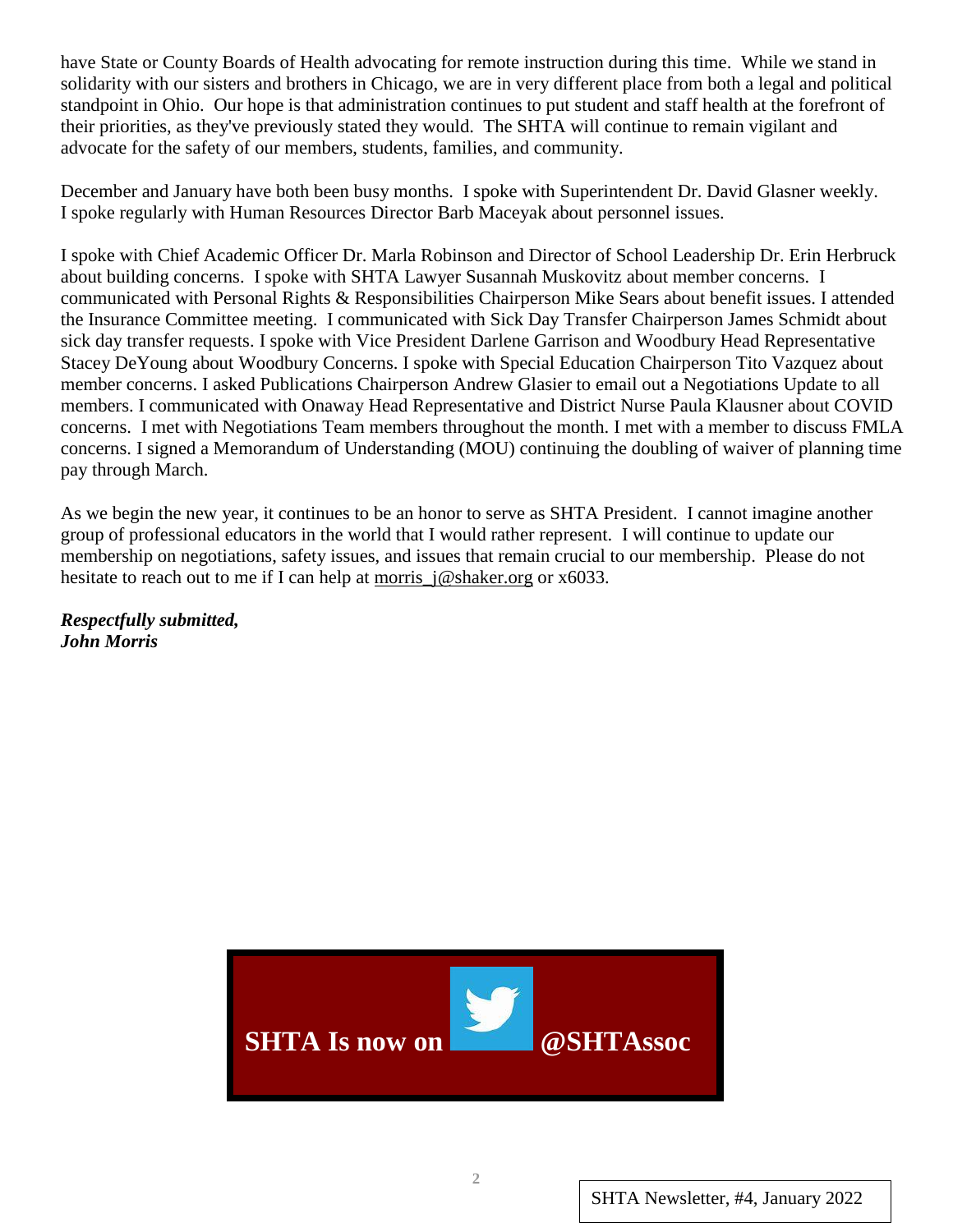# *OFFICERS' REPORTS*

# **VICE PRESIDENT'S REPORT**

Happy New Year and welcome back!!! It is my hope that you had a fabulous holiday break with the opportunity to spend precious time with family and friends. We all needed some time for rest, relaxation and rejuvenation as we begin 2022.

The Shaker Schools Foundation will be hosting their annual gala fundraiser, *A Night for the Red & White*. This year will celebrate its 30th year on March 5, 2022 at Landerhaven in Mayfield Heights. Funds raised this year will support the *Commitment to Wellness & Success* for all Shaker students, from PreK through grade 12; including social-emotional learning programs, behavioral and mental health resources, academic support, and mentoring. Staff members are offered two (2) discounted tickets at \$140 each. Tickets will go on sale later this month and can be purchased on the Shaker Schools Foundation website: [https://shakerschoolsfoundation.org/redandwhite/.](https://shakerschoolsfoundation.org/redandwhite/)

Please consider donating to *A Night for the Red & White* silent auction. Your generous contribution to the silent auction will directly support these important tools and resources that tie directly to our students' wellbeing. Unique experiences offered by our teachers are very popular with our parents and other party attendees. Please complete the attached **[Silent Auction donation form](https://drive.google.com/file/d/1URKcRz50tXK3_b2LImwT32xyDPeQQTtz/view?usp=sharing)** and return it to Erica Verderber at the Administration Building or email your contract to verderber\_e@shaker.org by *February 18, 2022*.

Lisa Hardiman, SHTA Secretary, has planned a drawing for members to win tickets to the annual fundraiser gala. The money raised from the sale of the tickets will help cover the cost of tickets and the silent auction donation given by the Association. Your building representatives will be selling tickets for this drawing. Thank you so much for your support and contributions.

Recipients of the SHTA Fellowship Grant, please forward your receipts for reimbursement to me at Woodbury School. Thank you so much for your continued support and if you need anything, please feel free to contact me.

#### *Respectfully submitted, Darlene Garrison*

# **TREASURER'S REPORT**

Welcome to the New Year 2022, and let me thank all of you for your hard work during these angst-filled teaching days. Coming back into the classroom while Cuyahoga County makes national headlines: "Cuyahoga County doesn't just have the highest COVID-19 rate in Ohio, it has one of the highest in the nation" [Fox8 News 12/21/21] has been anything but easy. I tested positive for COVID myself on January 2nd. The time away from my students and the apprehension about when it's okay to come back left me feeling discontented. A lot of us have differing comfort levels with our District's COVID protocols, but I consistently see my colleagues acting in the best interest of our students. As I said above, thank you for your hard work.

Over the past few months I have been involved in the collective bargaining process, as part of the Negotiations team. I have also communicated with our accountants about the scheduled audit being conducted. I have paid Association bills and written Fellowship checks. A full financial report is included here.

*Respectfully submitted, Bill Scanlon*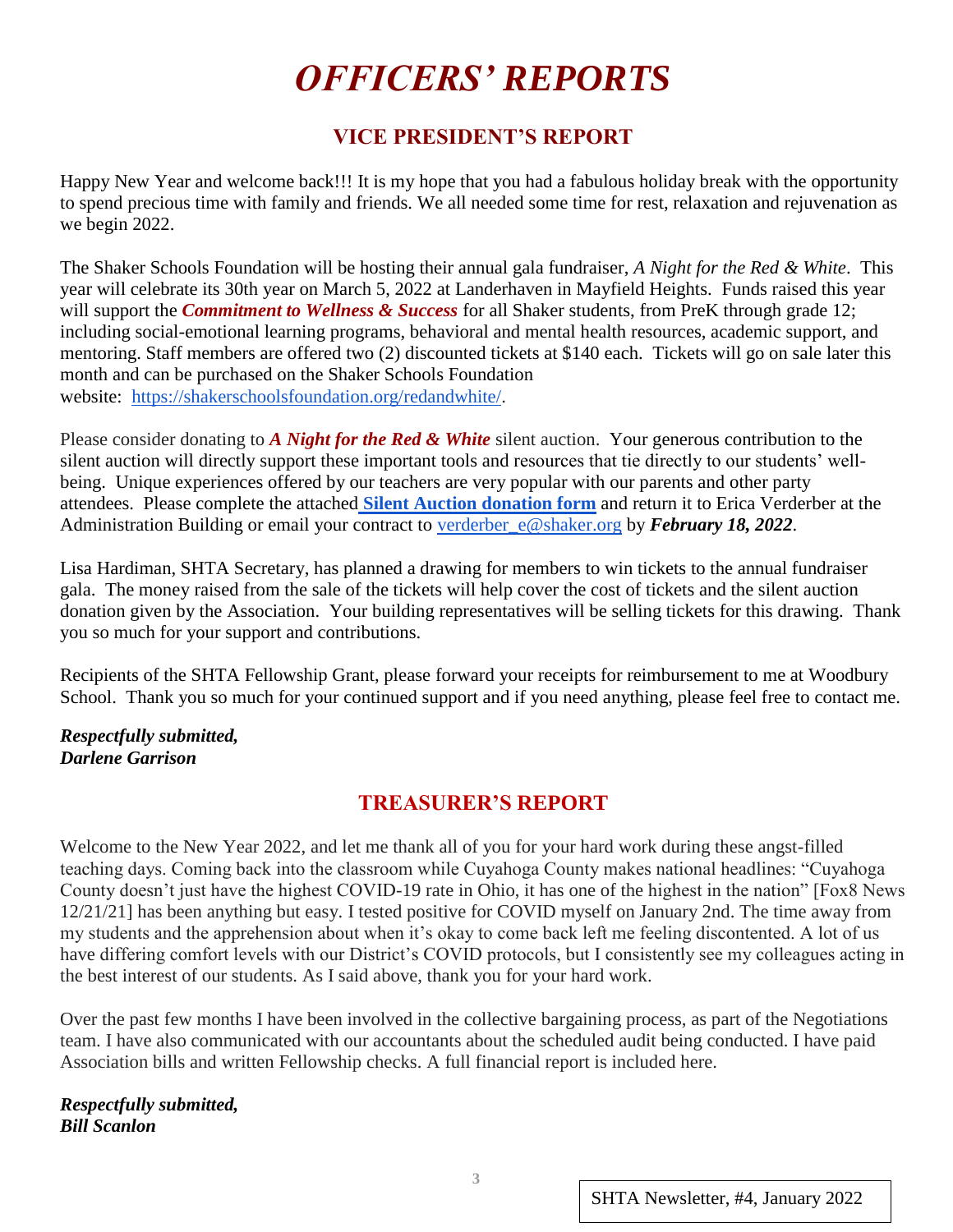| <b>Shaker Heights Teachers' Association</b> |                        |             |  |  |
|---------------------------------------------|------------------------|-------------|--|--|
|                                             | <b>Profit and Loss</b> |             |  |  |
| July 1, 2021 - January 12, 2022             |                        |             |  |  |
|                                             |                        |             |  |  |
|                                             |                        | Total       |  |  |
| <b>Income</b>                               |                        |             |  |  |
| Income                                      |                        | 0.00        |  |  |
| <b>Member Dues</b>                          |                        | 106,722.00  |  |  |
| <b>Total Income</b>                         | \$                     | 106,722.00  |  |  |
| <b>Investments</b>                          |                        | 0.00        |  |  |
| <b>Change in Value in Edward Jones</b>      |                        | 68,653.46   |  |  |
| <b>Edward Jones-Fees &amp; Charges</b>      |                        | $-4,392.19$ |  |  |
| <b>Total Investments</b>                    | \$                     | 64,261.27   |  |  |
| Other Types of Income                       |                        | 0.00        |  |  |
| <b>Miscellaneous Revenue</b>                |                        | 45.24       |  |  |
| <b>Total Other Types of Income</b>          | \$                     | 45.24       |  |  |
| Uncategorized Income                        |                        | 50.00       |  |  |
| <b>Total Income</b>                         | \$                     | 171,078.51  |  |  |
| <b>Gross Profit</b>                         | \$                     | 171,078.51  |  |  |
| <b>Expenses</b>                             |                        |             |  |  |
| <b>Operations</b>                           |                        | 0.00        |  |  |
| <b>Accounting</b>                           |                        | 161.88      |  |  |
| <b>Banking</b>                              |                        | 111.15      |  |  |
| <b>Total Accounting</b>                     | \$                     | 273.03      |  |  |
| Compensation                                |                        | 25.886.19   |  |  |
| <b>Conferences &amp; Meetings</b>           |                        | 460.41      |  |  |
| <b>Executive Board</b>                      |                        | 468.73      |  |  |
| <b>Fellowships &amp; Grants</b>             |                        | 1,828.26    |  |  |
| <b>Insurance</b>                            |                        | 5,419.00    |  |  |
| Legal                                       |                        | 5,000.00    |  |  |
| <b>Officers' Expenses</b>                   |                        | 134.00      |  |  |
| <b>Payroll Taxes</b>                        |                        | 412.62      |  |  |
| <b>Public Relations</b>                     |                        | 2,879.24    |  |  |
| <b>Publications</b>                         |                        | 44.00       |  |  |
| <b>STRS (TPO Contribution)</b>              |                        | 3,398.20    |  |  |
| <b>Total Operations</b>                     | \$                     | 46,203.68   |  |  |
| <b>Total Expenses</b>                       | \$                     | 46,203.68   |  |  |
| <b>Net Operating Income</b>                 | \$                     | 124,874.83  |  |  |
| <b>Net Income</b>                           | \$                     | 124,874.83  |  |  |
|                                             |                        |             |  |  |

#### **Shaker Heights Teachers' Association Balance Sheet As of January 12, 2022**

|                                     |    | Total        |
|-------------------------------------|----|--------------|
| <b>ASSETS</b>                       |    |              |
| <b>Current Assets</b>               |    |              |
| <b>Bank Accounts</b>                |    |              |
| Key Bank (checking)                 |    | 187,195.51   |
| Key Bank Aisha Trust                |    | 0.00         |
| <b>Key Bank Investments</b>         |    | 0.69         |
| Key Investments2                    |    | 0.00         |
| <b>Total Bank Accounts</b>          | \$ | 187,196.20   |
| <b>Other Current Assets</b>         |    |              |
| A/R - Aisha Trust                   |    | $-2.225.43$  |
| <b>Edward Jones 13760-1-1</b>       |    | 640,676.60   |
| Edward Jones 13768-1-3              |    | 1,027,475.66 |
| <b>Uncategorized Asset</b>          |    | 0.12         |
| <b>Total Other Current Assets</b>   | \$ | 1,665,926.95 |
| <b>Total Current Assets</b>         | \$ | 1,853,123.15 |
| <b>TOTAL ASSETS</b>                 | \$ | 1,853,123.15 |
| <b>LIABILITIES AND EQUITY</b>       |    |              |
| <b>Liabilities</b>                  |    |              |
| <b>Total Liabilities</b>            |    |              |
| Equity                              |    |              |
| <b>Opening Balance Equity</b>       |    | 0.00         |
| <b>Retained Earnings</b>            |    | 1,728,248.32 |
| Net Income                          |    | 124.874.83   |
| <b>Total Equity</b>                 | \$ | 1,853,123.15 |
| <b>TOTAL LIABILITIES AND EQUITY</b> | Ŝ  | 1,853,123.15 |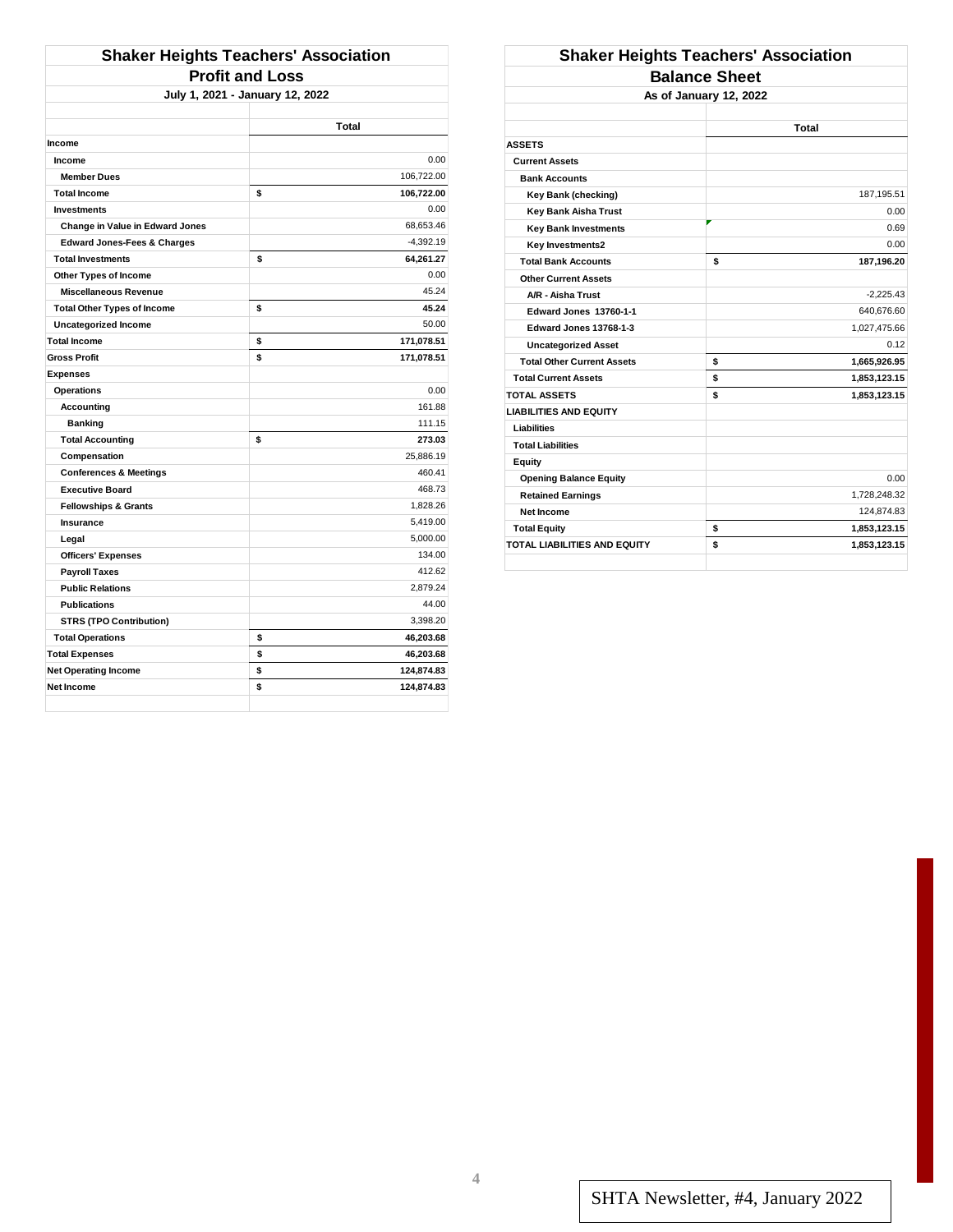# *EXECUTIVE BOARD REPORTS*

# **PROFESSIONAL RIGHTS AND RESPONSIBILITIES REPORT**

Some members expressed concern about the 9.4 % increase in our insurance premiums for major medical and prescription drug coverage. Treasurer Bryan Christman sent an email October 22, 2021 with specific details about this change. The amount of additional total costs for these increases is \$4.26 a pay for a single plan and \$11.23 a pay for a family plan. The first increase was reflected in the January 16, 2022 paycheck. The dental insurance premium did not increase for the seventh year in a row. Our premiums with both Medical Mutual (major medical and prescription drug) and Anthem (dental) are self-funded, or self-insured. This means that the district (with guidance from Gallagher Insurance, Risk Management, and Consulting) determines a budget that should cover all claims for a given year. Once this budget is set, the district pays 87 % of the costs and SHTA members pay 13 %. The percentage we pay for premiums is exempt from federal, state, city, and Medicare taxes. Money from this budget is used to pay for most of our claims. Only claims over \$200,000 are paid by Medical Mutual and the district pays Medical Mutual a premium for this known as "stop loss coverage."

There are a few things members can do to try to prevent future increases in premiums (or at least to reduce the rate of increases). Schedule regular wellness checks with doctors to make sure we are staying healthy. Use generic prescriptions whenever possible. Take advantage of the My Care Compare tool on the Medical Mutual website when scheduling tests and procedures. There is a wide range of costs to the district depending on the provider. For example, a colonoscopy can cost anywhere from \$1,000 to \$5,000. A hand x-ray can range from \$30 to \$290. Only use emergency rooms for emergencies. Whenever possible, use general practitioners, pediatricians, and urgent care centers.

The Insurance Committee met on November 17. We reviewed claims from both 2020 and 2021. Major medical and prescription drug claims used around 100 % of the premiums paid in both years (hence the need for the aforementioned increases). Dental claims used 75 % of the premiums paid (hence there wasn't a need for an increase). Our life insurance carrier changed from Anthem to Dearborn, but there is no change in coverage or cost to us. The Flexible Spending Account (FSA) Relief – Consolidated Appropriations Act (CAA) passed by Congress allows for the following:

• Health Care FSA: any unspent amounts as of  $12/31/21$  will carry over into the 2022 Plan Year (not limited to \$550)

• Dependent Care FSA: for unspent amounts as of 12/31/21, grace period is extended from  $2 \frac{1}{2}$  months to 12 months – employees can continue to incur expenses through 12/31/22 (not limited to March 15, 2022)

Mandated ID card changes mean we will all receive a new member identification card from Medical Mutual in the next year. There is still no charge for a Covid-19 booster shot (or 3<sup>rd</sup> dose of the vaccine). If you haven't received this yet, please consider it as early results show that it may offer added protection against the Omicron variant.

In recent weeks, I worked with Sick Day Transfer Chair James Schmidt on helping members in need; communicated with members, Human Resources, and the Treasurer's office regarding FMLA and insurance benefits; worked with the Supplemental Committee to approve new requests for both the December and January Board of Education meetings, attended Interest Based Bargaining training on November 30, participated in five collective bargaining sessions with the SHTA and administrative teams, and communicated with the Executive Board during winter break about steps the district could take to make the opening of schools on January 4 as safe as possible.

*Respectfully submitted, Mike Sears, chairperson*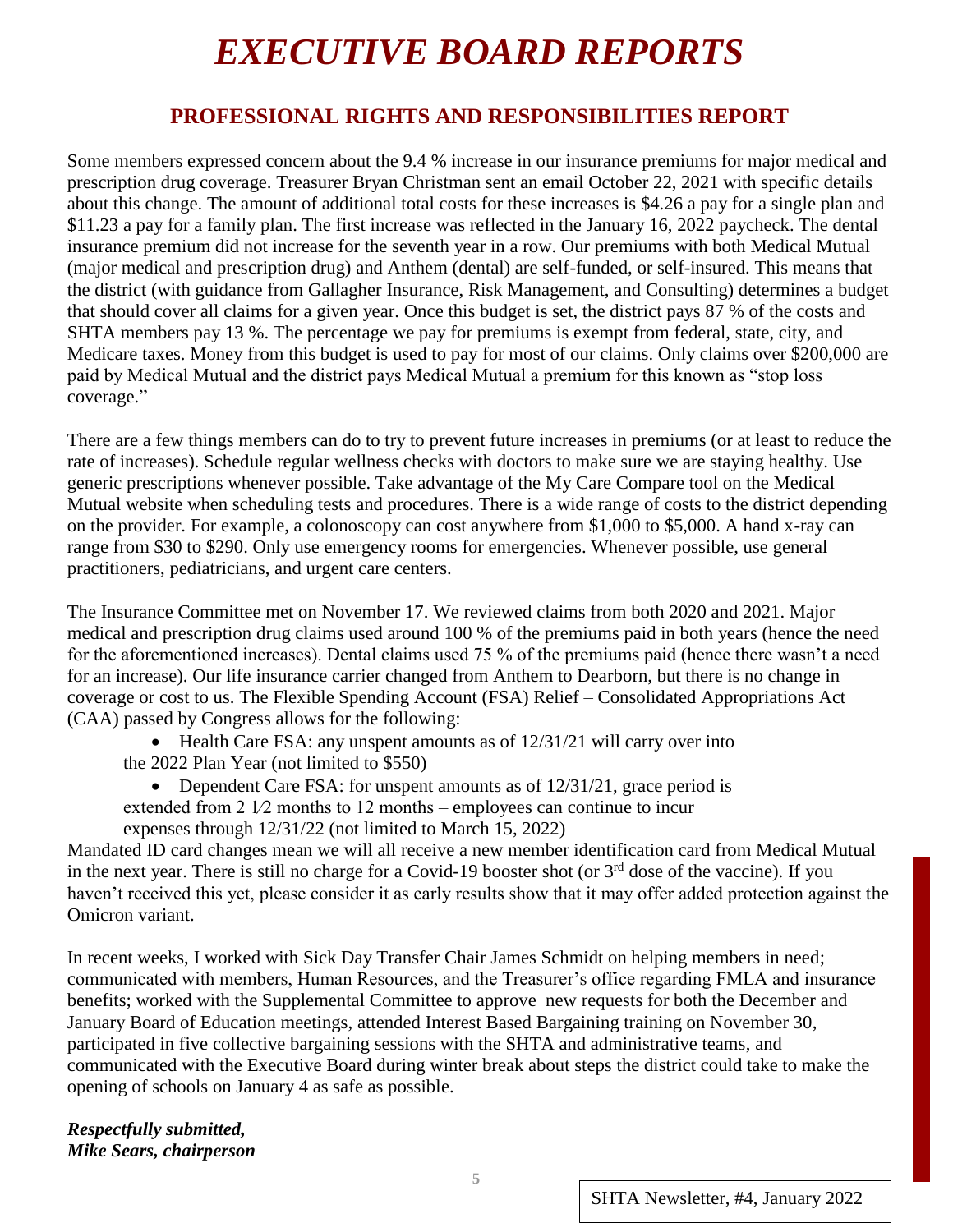#### **EVALUATION COMMITTEE**

#### **By May 10 Second Formative Complete Second Figure 3**

Greetings and Happy New Year! The transition to the new Ohio Teacher Evaluation System (OTES 2.0) is underway across the district. I appreciate the Administrative and Peer Evaluators in all of the buildings who have worked hard to adjust to the Ohio Evaluation System (OES), the state's online platform for tracking evaluations. We are fortunate to have a soft start to the High-Quality Student Data (HQSD) element of the revised rubric and requirements, given our continued challenges this school year. The Evaluation Committee will be meeting this month to reflect on the transition to OTES 2.0 and to continue work to select HQSD options for next year and troubleshoot current concerns. Please email me, or any committee member, if you have issues that you would like the committee to review.

Following is a concise reminder of the elements of Formal and Informal Evaluations and associated dates. This information was also sent out by Human Resources. Thank you to Human Resources Director Barb Maceyak for working diligently to keep us informed!

#### *Respectful Submitted, Lena Paskewitz, Evaluation Chairperson*

#### **OTES 2.0 MIDYEAR REMINDERS**

#### **FULL EVALUATION CYCLE REQUIRED COMPONENTS**

- [Professional Growth Plan](http://education.ohio.gov/getattachment/Topics/Teaching/Educator-Evaluation-System/Ohio-s-Teacher-Evaluation-System/OTES-2-0/Professional-Growth-Plan.pdf.aspx?lang=en-US) (PGP) o[r Improvement Plan](http://education.ohio.gov/getattachment/Topics/Teaching/Educator-Evaluation-System/Ohio-s-Teacher-Evaluation-System/OTES-2-0/Improvement-Plan.pdf.aspx?lang=en-US) (IP)
- One Formal Holistic Observation followed by a conference
- [Walkthroughs-](http://education.ohio.gov/getattachment/Topics/Teaching/Educator-Evaluation-System/Ohio-s-Teacher-Evaluation-System/OTES-2-0/Walkthrough_Informal-Observation-Forms.pdf.aspx?lang=en-US)focused on specific(s) areas to support growth
- One Formal Focused Observation; focused on specific area(s) for support
- Final Summative Conference; [Final Holistic Rating](http://education.ohio.gov/getattachment/Topics/Teaching/Educator-Evaluation-System/Ohio-s-Teacher-Evaluation-System/OTES-2-0/Final-Holistic-Rating-Full-Evaluation.pdf.aspx?lang=en-US)

#### **TIMELINES for FULL EVALUATIONS**

- By September 30 OTES 2.0 Staff Meeting
- By October 30 Professional Growth Plans Completed and Discussed
- By January 15 First Formal Observation (If you have yet to have your first observation,
	- please work with your evaluator to schedule it as soon as you can!)
- By May 1 Second Formal Observation
- By May 10 Final Summative Completed

#### **LESS FREQUENT EVALUATION CYCLE (AKA Informal Evaluation) REQUIRED COMPONENTS**

- **Professional Growth Plan** (PGP)
- **One** observation
- One **conference** with discussion of progress on the Professional Growth Plan
- [Final Holistic Rating](http://education.ohio.gov/getattachment/Topics/Teaching/Educator-Evaluation-System/Ohio-s-Teacher-Evaluation-System/OTES-2-0/Final-Holistic-Rating-Carry-Forward.pdf.aspx?lang=en-US) Carried Forward (Accomplished or Skilled)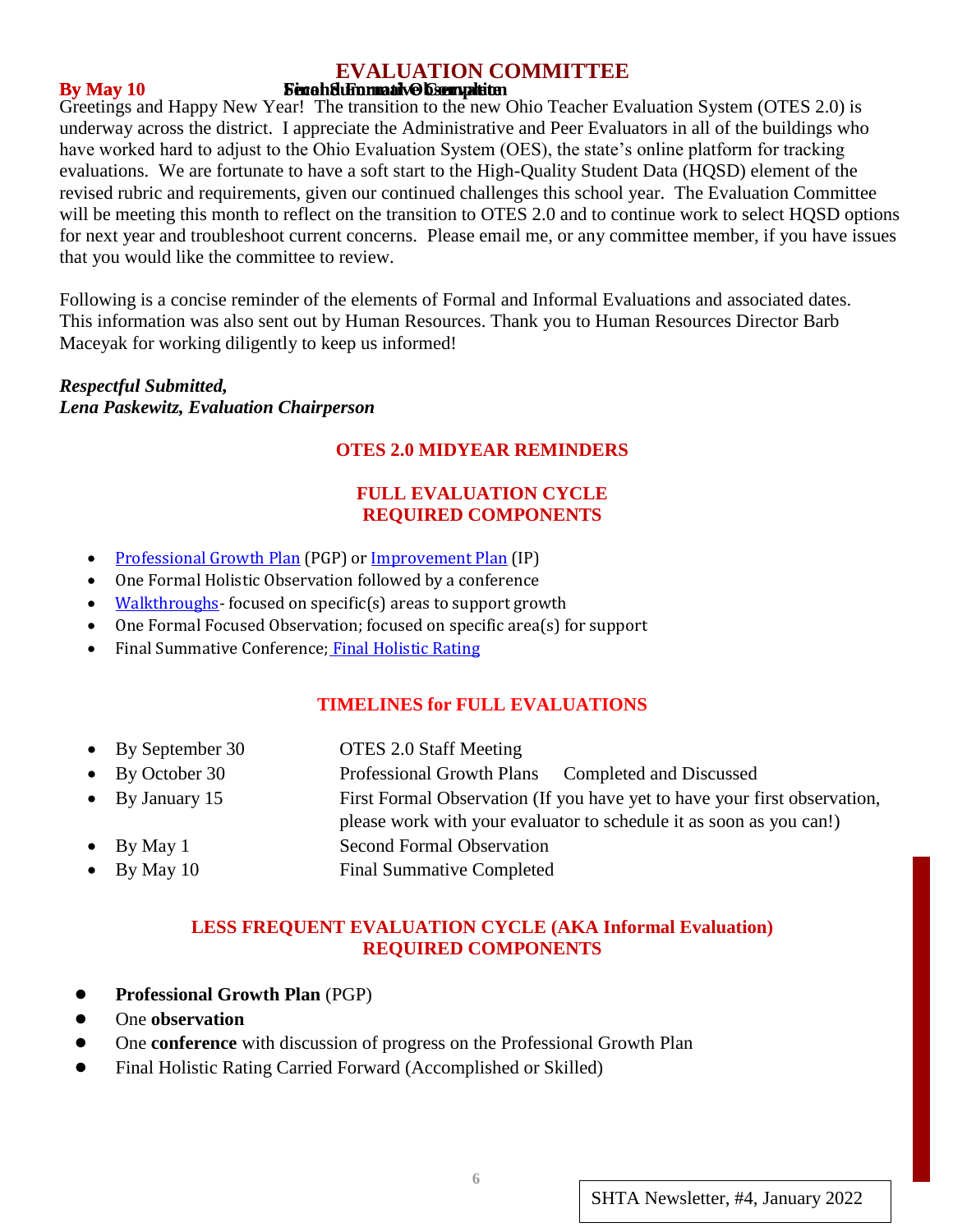#### **TIMELINES for OFF-CYCLE EVALUATIONS**

**By September 30 OTES 2.0 Staff Meeting By October 30 Professional Growth Plans Completed and Discussed Between Nov. 1 and May 1 Formal Observation and Conference By May 10 Final Summative Completed and Pinned**

#### **[EVALUATION POWERPOINT](https://docs.google.com/presentation/u/0/d/1wPm_xsDTMM6KvPoBJNRmiu57GkP1AyTQl51-iMB971Q/edit)**

#### **SPECIAL EDUCATION COMMITTEE**

This past month I attended and participated in the Shaker Heights High School Equity Team Meeting led by Dr. Nicole Patterson, Ph.D. I attended the SHTA Executive Board meeting. I collaboratively solved various concerns with the Director of Exceptional Children Elizabeth Kimmel in the fourth of our monthly meetings. I worked with SHTA President Dr. John Morris, Ph.D. over Exceptional Children concerns. I provided support to various SHTA members concerning issues including but not limited to job placement, personnel issues and work options. I participated in a meeting with the district psychologists and Director of Exceptional Children Elizabeth Kimmel. I have communicated with Shaker Heights Exceptional Children Department Chairs over a variety of concerns in the district. I continue to work collaboratively with Shaker administrators and assistant principals on various issues to improve the functionality and support to the students and educators in the Exceptional Children Department in our district.

*Respectfully submitted, Anastacio Tito Vazquez, Jr. M.Ed. Chairperson*

#### **PAST PRESIDENT'S REPORT**.

Happy New Year. I ended 2021 by attending the December meeting of the Board of Education. Then, I began 2022 by attending the January 11th BOE meeting. This was the organizational meeting as well as a regular business meeting. Two new board members and one re-elected member took their oath of office and a new president and vice president were elected. The members of the Board are: Emmitt R. Jolly, President; Heather Weingart, Vice President; Alison Bibb-Carter; Lora Cover; and Jeffrey Isaacs. Information about each member is available on Shaker.org under the Our District/Board of Education tab. The agenda is available on Boarddocs located through the same tab.

The Finance and Audit Committee has a meeting scheduled for January 18, 2022 which I plan to attend.

#### *Respectfully submitted, Becky Thomas, chairperson*

#### **POLICY COMMITTEE**

Last year the SHTA added a new committee titled Diversity, Equity and Inclusion. By-Law V was amended to say:

*Q. Diversity, Equity and Inclusion: There shall be a Diversity, Equity and Inclusion Committee whose responsibility shall be to report concerns to the Executive Board. The Diversity, Equity and Inclusion Committee will review and present issues to the Association concerning district policy in*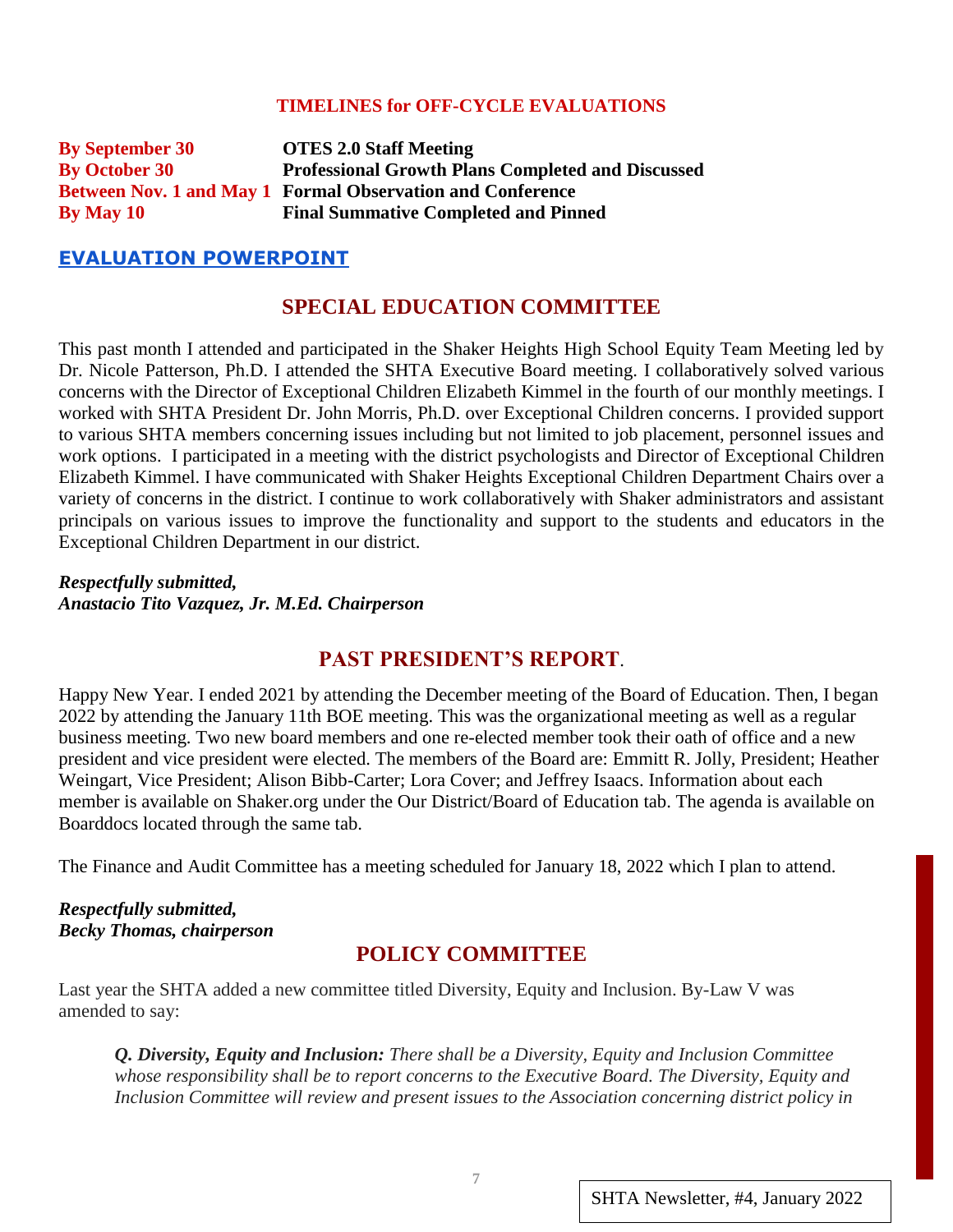*order to maintain consistency with state law, the contract, and the current procedures and programs of the Association.*

Any questions or contributions to this committee can be addressed to the Chairperson, Dr. Angela Goodrum – [\(goodrum\\_a@shaker.org.](mailto:goodrum_a@shaker.org))

*Respectfully submitted, Tim Kalan, Chairperson*

# **MEMBERSHIP/ELECTIONS COMMITTEE**.

Hello everyone and Happy New Year!

At this time, we have 454 members of SHTA/SHTA ST. Thank you for continuing to notify me with changes in roster or membership. If I can be of assistance, do not hesitate to contact me at [thomas\\_c@shaker.org.](mailto:thomas_c@shaker.org)

#### **The 2021-2022 Elected Representative Council Members are:**

**Boulevard- Cathy Grieshop, Angela Anderson (alternate) Onaway- Paula Klausner Fernway- Victoria Goldfarb Lomond- Jill Dipiero, Steve Smith, Veronica Malone Mercer- Nicole Cicconetti Woodbury-Stacey DeYoung, Aquita Shepherd, Lee Appel Middle School- Jackie Abrams, Erika Pfeiffer, Matt Klodor, High School – James Schmidt, Brian Berger, Jessica O'Brien, Tod Torrence, Aimee Grey, Enid Vazquez, Kim Roberts, Joel Rathbone IC- Linda Roth SHTA ST – Margaret Remedio**

*Respectfully submitted, Chante Thomas, chairperson*

# **DIVERSITY, EQUITY & INCLUSION COMMITTEE**

This month I am sharing the book, *So You Want to Talk About Race* by Ijeoma Oluo. The book is a frank discourse on race. It walks through seventeen different areas that are common place discussion points for people of color. In addition, there is a workbook that helps facilitate a discussion. Starting with "Is it really about race?" to "Talking is great, but what else can we do?" Readers can decide whether to read different chapters in the book to get an understanding of an area that is unfamiliar or read the book in chronological order. I really enjoyed the book because you will take away information that will allow for implementation of strategies in the classroom and the open conversations in the teacher's lounge.

*Respectfully submitted, Angela Goodrum*

# **SOCIAL COMMITTEE**

Happy New Year! I hope that you and your family have managed to stay well during these difficult times. I hope that you are enjoying your SHTA gift! I would like to thank the building representatives for helping me disperse

SHTA Newsletter, #4, January 2022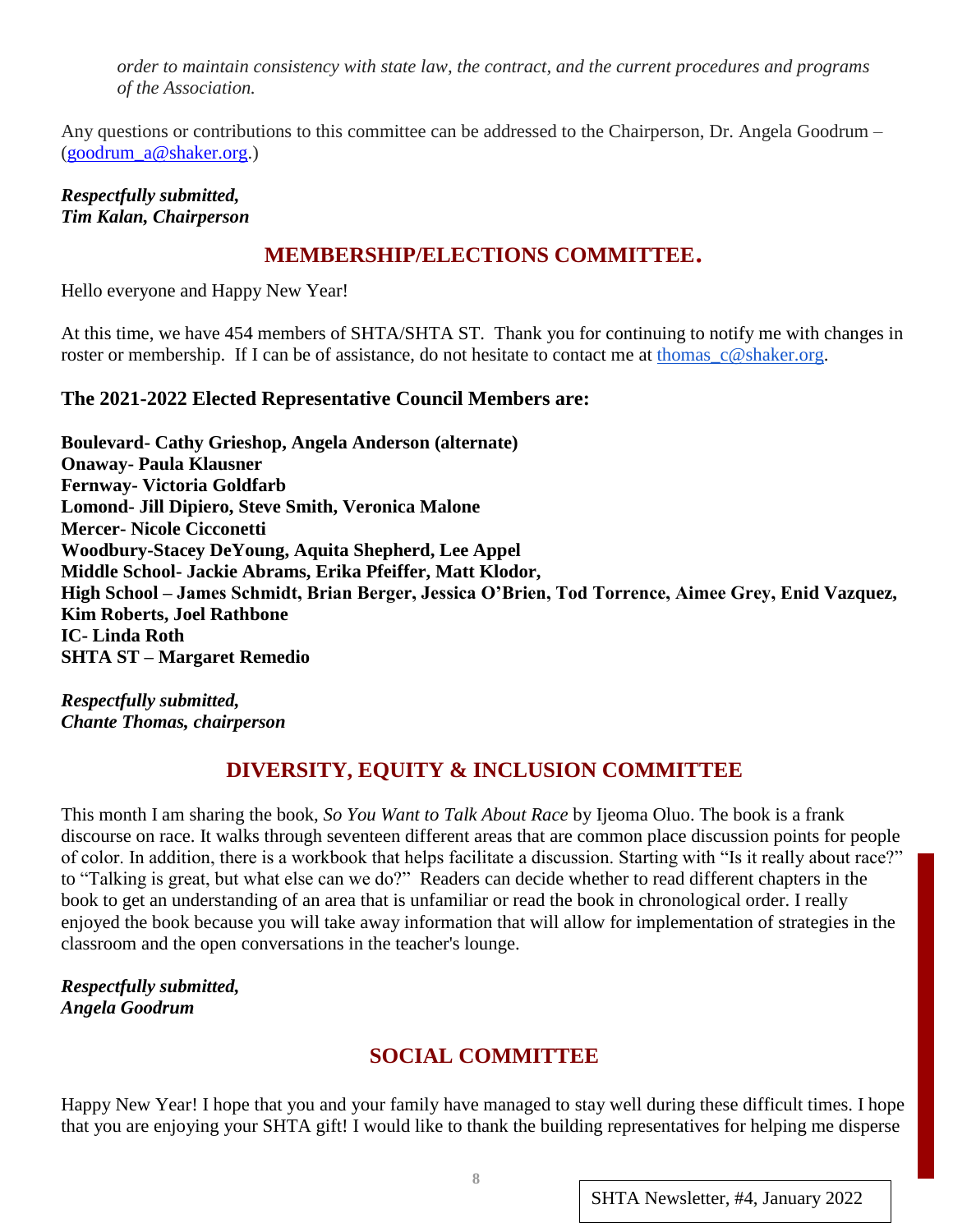the gift bags the week before Winter Break, an extremely busy time. Always remember that your Association sees your hard work and dedication and that you are appreciated! Please take care of yourself and make every effort to stay safe and healthy.

With the uncertainty of what springtime will bring, I will once again be exploring the possibility of both an in person, more traditional Annual District Recognition Reception as well as a virtual option.

*Respectfully submitted, Selena Boyer*

# **NEW TEACHER COMMITTEE**

Happy New Year everyone and welcome back! Hopefully you all had a restful and healthy break. As collegiate semesters end, if you have taken classes, please do not forget to submit transcripts and class receipts to Human Resources administrative assistant Stacy Poole for tuition reimbursement and salary reclassification. Just as a reminder, salary reclassification happens twice a school year. One time in November (retroactive to the beginning of the school year) and one time in April (retroactive back to January 1.)

As we enter this busy time of year with evaluations, please make sure you have everything in order if this is a tenure year. Please do not hesitate to contact me with any questions you may have at any time. I am here to make sure that your professional journey runs smoothly. Take care and remember to take time for yourselves.

*Respectfully submitted, Wendy Lewis*

# **LEGAL AID COMMITTEE**

I met with the Legal Aid Committee and attended the SHTA Executive Board meeting. *Respectfully Submitted, Jeremy Bishko*

# **SHTA PAC COMMITTEE**

Happy New Year!

*We want you!* The Political Action Committee's goal is to focus on the most important issues which will affect our schools and education in Ohio. Our New Year's resolution is to motivate you to get involved and take action to help to stop current Ohio bills which are detrimental to public education. *We want you!* We want you to understand these issues and act on them. When needed, we will send out an email to all members about a specific issue and what you can do to help fight it. To start, we would like you to ask the Shaker Heights School Board to publicly speak out against [House Bill 290 \(The Backpack Bill\).](https://ohiocapitaljournal.com/2021/05/25/hb-290-a-backpack-full-of-empty-promises/) We have written a [sample letter](https://docs.google.com/document/u/0/d/1womqYHISSf_gCc7Mh5yuSP2UgM8xW9-UdkpGwKEXjxI/edit) for you to use, if you so choose.

During the past two months, we have worked together to plan the direction of the PAC. If you have any ideas, suggestions, or questions for us, we are here for you! We also continue to update our **FaceBook** page.

*Respectfully submitted, Cathy Grieshop and Jessica O'Brien SHTA PAC Co-Chairs* 

SHTA Newsletter, #4, January 2022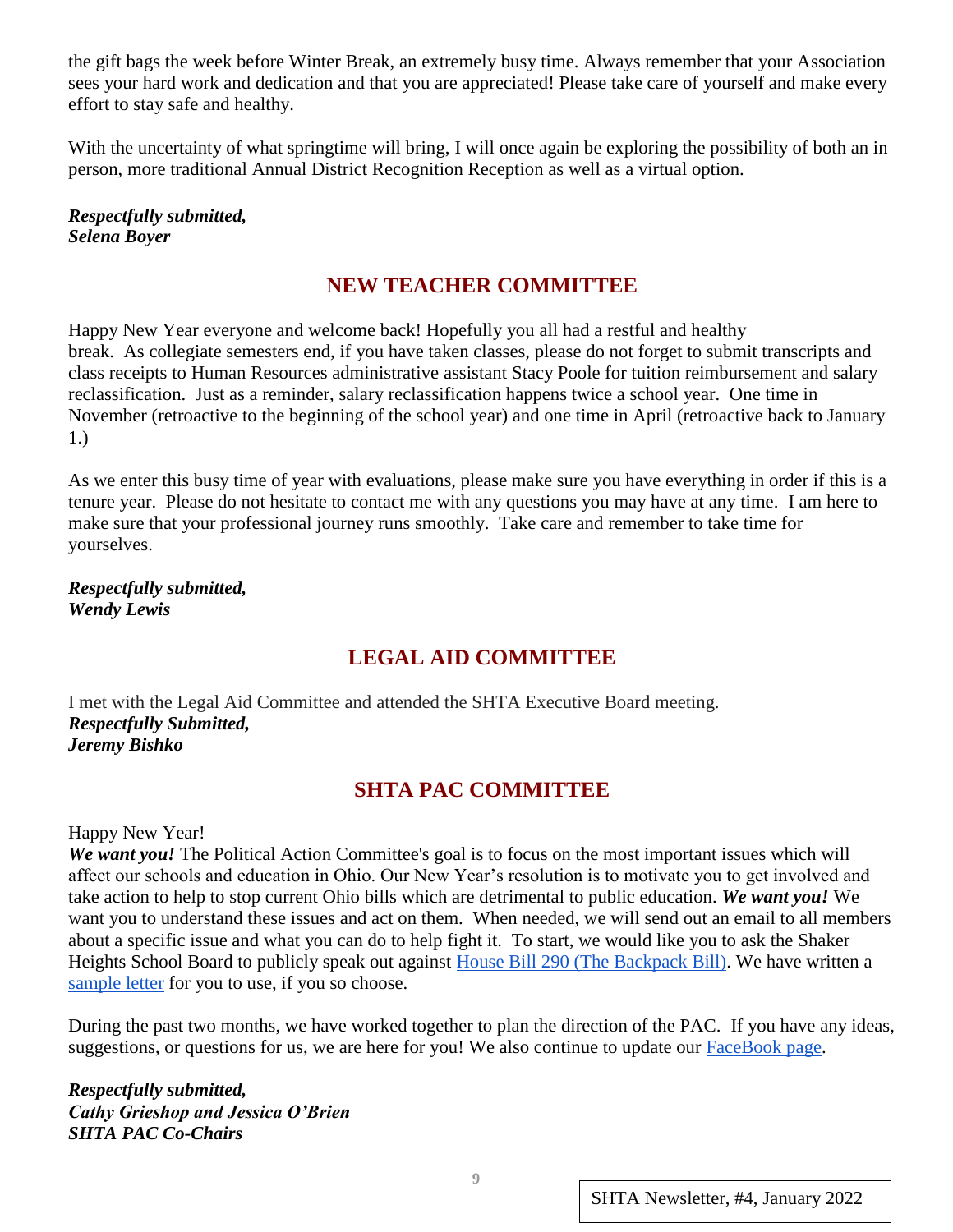# **OCCUPATIONAL HEALTH & SAFETY COMMITTEE**

Our return to school and to in person instruction following Winter Break has been fraught with many concerns. As neighboring districts elected to make use of remote instruction at the beginning of the year, we were asked to return to our buildings to support our students. As always, we answered the call. This newest variant has shown unequivocally that being vaccinated and having received a booster shot can help protect you by reducing the severity of the symptoms experienced. I continue to encourage all members to get vaccinated and to get their booster shots and to have all eligible members of their families do the same. Any questions about the District's protocols and guidelines should refer to [2021-22 Shaker Heights Schools Health & Safety](https://www.shaker.org/21-22Guidelines.aspx)  [Guidelines](https://www.shaker.org/21-22Guidelines.aspx) linked here. Remember that these guidelines change and are updated frequently as new information becomes available. Also remember that the symptoms of the Omicron variant are similar to those of the common cold and as a result, the District has asked that any student exhibiting any of the following symptoms stay home until the symptoms are gone:

When to Stay Home

- Vaccinated & Unvaccinated Individuals: Regardless of vaccination status, students and staff members should stay home if they are experiencing **any** of the following:
	- o headache
	- o sore throat
	- o congestion or runny nose
	- o fever or chills
	- o new uncontrolled cough
	- o shortness of breath or difficulty breathing
	- o fatigue
	- o muscle or body aches
	- o new loss of taste or smell
	- o nausea, vomiting
	- o diarrhea
	- o abdominal pain
- Unvaccinated Individuals: Unvaccinated and partially vaccinated individuals should stay home if someone in their household is awaiting a COVID-19 test appointment or results.
	- o Any unvaccinated student or staff member that is in close contact with a person who has tested positive should adhere to the Quarantine & Isolation section of these guidelines. Please note that quarantine guidelines vary based upon where the individual has been exposed. Vaccinated individuals who have been exposed do NOT need to quarantine unless exhibiting symptoms mentioned above.

All SHTA members are also encouraged to report an absence or a potential absence as soon as possible. If you believe that you may be sick and unable to report to work the next day, please enter that anticipated absence into Frontline as soon as you feel you may not be able to come to work. This absence can be rescinded in the event that you are able to come to work the next day.

*Respectfully Submitted, James Schmidt, Chairperson*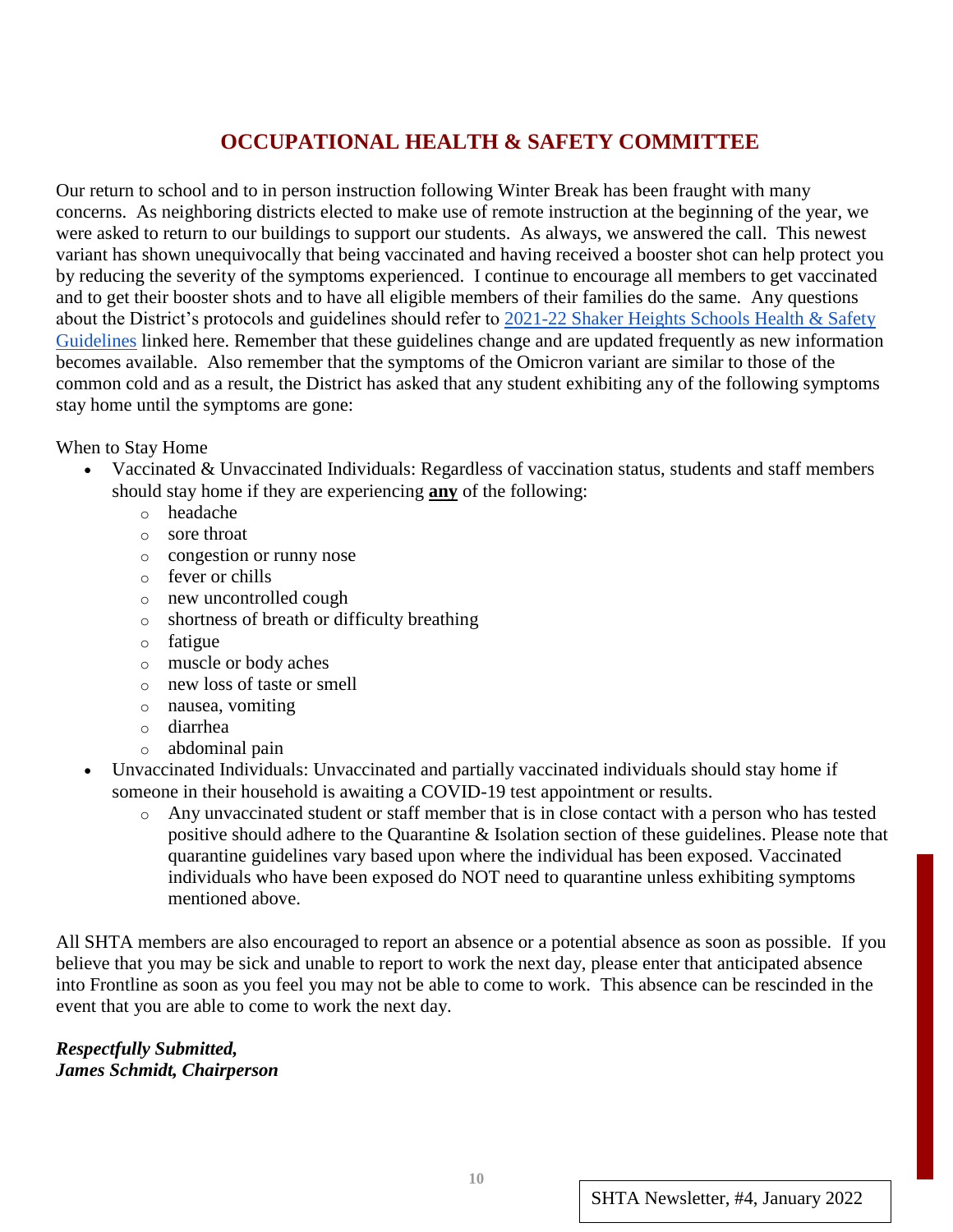# **SICK DAY TRANSFER COMMITTEE**

There are four members who are actively receiving donations through the Sick Day Transfer Program. Donations for these members have come from 55 of our colleagues throughout the District. Thanks to Darlene Garrison, Chante Thomas, Mike Sears, Cathy Grieshop, and Paula Klausner for their help in collecting donations and for supporting our colleagues.

A few frequently asked questions about the SDTP:

- Only SHTA members can participate. SHTA-ST members who are on SHTA contracts are NOT eligible to donate nor to receive donations.
- SHTA Members may donate up to a maximum of 10 days per year, not per recipient.
- Members receiving this benefit may receive up to 50 sick days per year.
- Sick days are transferred at the rate of 2.5 donated days to one recipient day. If you donate one day, the recipient will receive 0.4 days of sick leave.
- Donations are made in segments, not all at once. If you've agreed to a maximum donation of 10 days, you will not see all 10 days taken from your Sick Leave balance at once.

Please direct any questions about the Sick Day Transfer Program to me and I will be happy to answer them.

#### *Respectfully Submitted, James Schmidt, Chairperson*

# **LEGISLATIVE COMMITTEE**

The Cleveland Plain Dealer is [reporting](https://www.cleveland.com/news/2022/01/100-school-districts-sue-ohio-over-private-school-vouchers-saying-they-unconstitutionally-take-money-from-public-ed.html) on a new lawsuit in which a coalition of 100 school districts (including Cleveland Heights - University Heights) is suing the state of Ohio over school funding. At the center of the case is [EdChoice,](https://education.ohio.gov/Topics/Other-Resources/Scholarships/EdChoice-Scholarship-Program) an Ohio program that uses tax dollars to create vouchers for private schools, including religious schools. At stake is a quarter of a *billion* dollars, annually. It will likely take years to decide the outcome of this suit.

Ohio House Bill [322](https://www.legislature.ohio.gov/legislation/legislation-summary?id=GA134-HB-322) is in committee; it would make it against the law to have a classroom discussion about race or gender that causes a student to feel guilt, anguish or psychological distress. And if that classroom discussion were to happen, Ohio House Bill [327](https://www.legislature.ohio.gov/legislation/legislation-summary?id=GA134-HB-327) describes the potential consequences: the teacher could lose their license to teach and the school district could lose public funding.

Related to HB 322 and HB 327 is [proposed legislation](https://www.dispatch.com/story/news/2022/01/03/ohio-republicans-want-teacher-curriculums-shared-online/9054152002/) by State Representative Brett Hillyer. In an effort to defuse the debate about Critical Race Theory, Representative Hillyer is considering a "Teacher Transparency Bill" that would require teachers to post their syllabi online.

If you know of an education issue that is in transition in the legislative world, please let the me know.

*Respectfully Submitted, David Klapholz*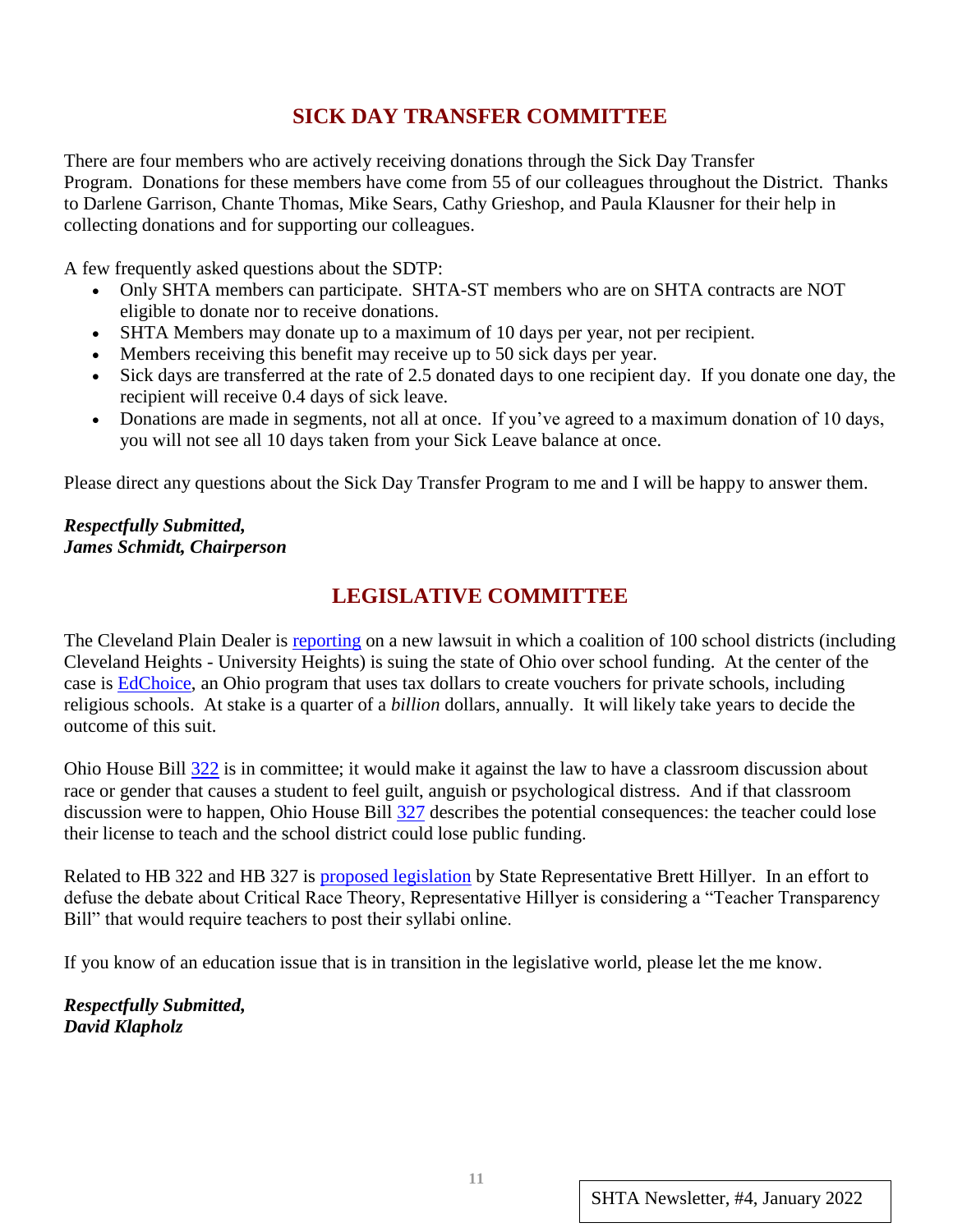# **SALARY TENURE COMMITTEE**

The Negotiations Team will continue to negotiate with the district administration through January. An email was sent to members explaining that we continue to negotiate in good faith even though our agreement has technically expired as of December 31, 2021. Updates will be shared when we are near an agreement that members can vote upon.

*Respectfully Submitted, John L. Morris*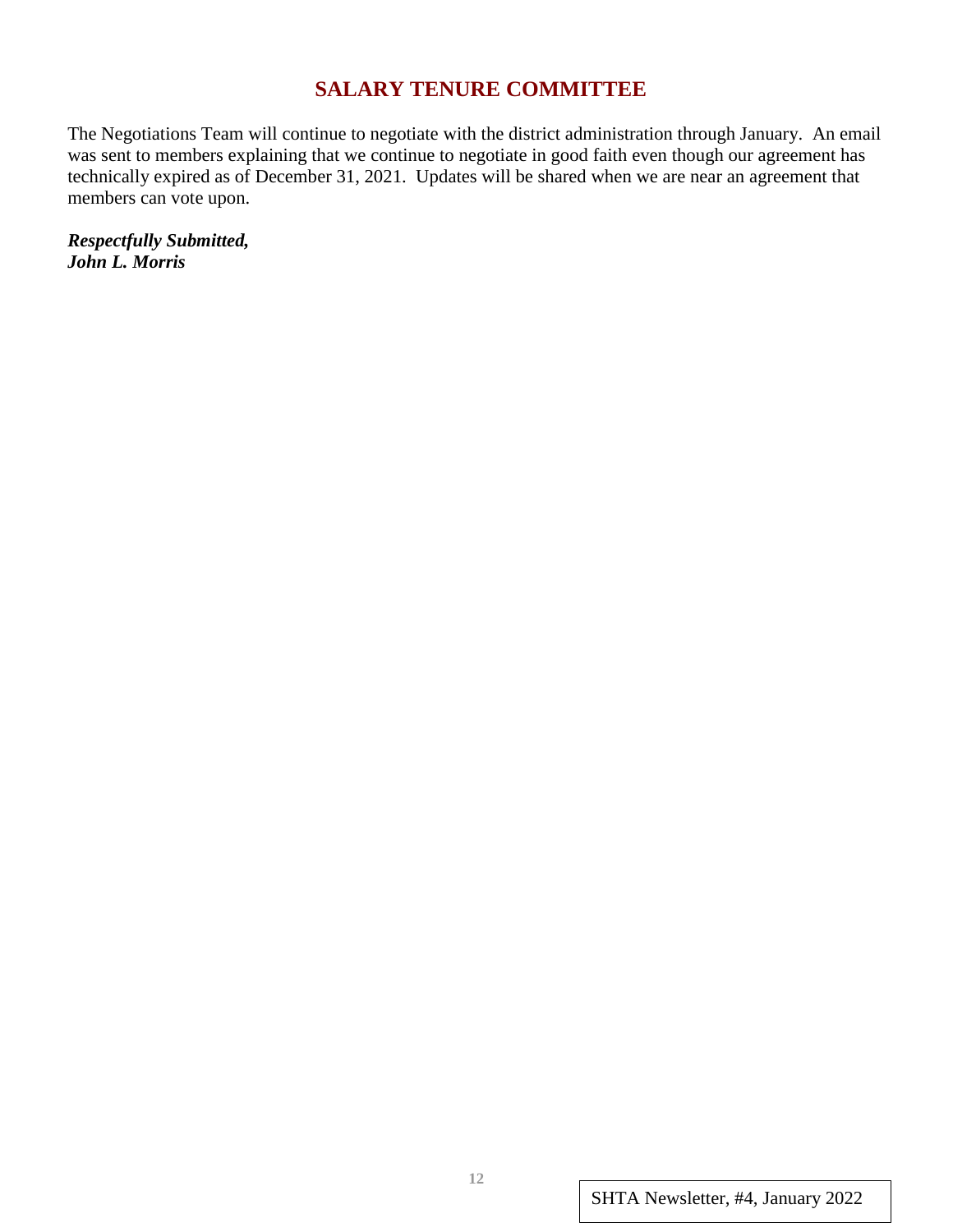# **MINUTES FROM THE SHTA REPRESENTATIVES MEETING**

*SHTA President, Dr. John Morris* started the January 10, 2022 Rep. Council Meeting at 4:30PM. The meeting took place via Google Meet.

*Mrs. Roneisha Campbell, Principal at Mercer Elementary School* welcomed SHTA membership. She is having a very positive experience and appreciates the commitment of staff and is grateful to lead this wonderful group of people.

**MINUTES** from the November 8, 2021 Rep. Council meeting were moved by Paula Klausner and seconded by Jeremy Bishko.

# **Administration Report**

**Barbara Maceyak, Director of Human Resources** was present for the Rep. Council Meeting. She did not have a formal report but asked if there were any questions.

- Question about the substitute shortage. There are 217 active substitutes in the district and there are only 107 who have accepted jobs during this school year. They have been meeting with Wixey to help address issues with getting substitute coverage.
- Question about dates for evaluations. Evaluations are due on January 15th for the first evaluation and May 10th for the final evaluation.

#### **P.T.O. Report**

● PTO has been working on Martin Luther King Day Donation Drive. They are looking for donations of food and cosmetics. There is information in the newsletter.

# **Officers' Reports**

#### *President, John Morris*

- Spoke with Dr. Glasner weekly
- Spoke regularly with HR Director Barb Maceyak about personnel issues
- Spoke with Director of School Leadership Dr. Erin Herbruck and Chief Academic Officer Dr. Marla Robinson about building concerns
- Spoke with SHTA Lawyer Susannah Muskovitz about member concerns
- Communicated with PR&R Chair Mike Sears about benefit issues
- Attended the Insurance Committee meeting
- Communicated with Sick Day Transfer Chair James Schmidt about sick day transfer requests
- Spoke with Woodbury Head Rep Stacey DeYoung and Vice President Darlene Garrison about Woodbury Concerns
- Spoke with Special Education Chair Tito Vazquez about member concerns
- Asked Publications Chair Andrew Glasier to email out a Negotiations Update to all members
- Communicated with Onaway Head Rep and District Nurse Paula Klausner about COVID concerns
- Met with Negotiations Team members throughout the month
- Signed an MOU continuing the doubling if waiver of planning time pay through March
- Worked with a member on a FMLA issue

# *Vice President, Darlene Garrison*

- Began processing payments for the 2021 2022 SHTA Fellowship Grant.
- Worked with Membership Chair, Chante Thomas and Sick Day Transfer Chair, James Schmidt to help a member with sick days.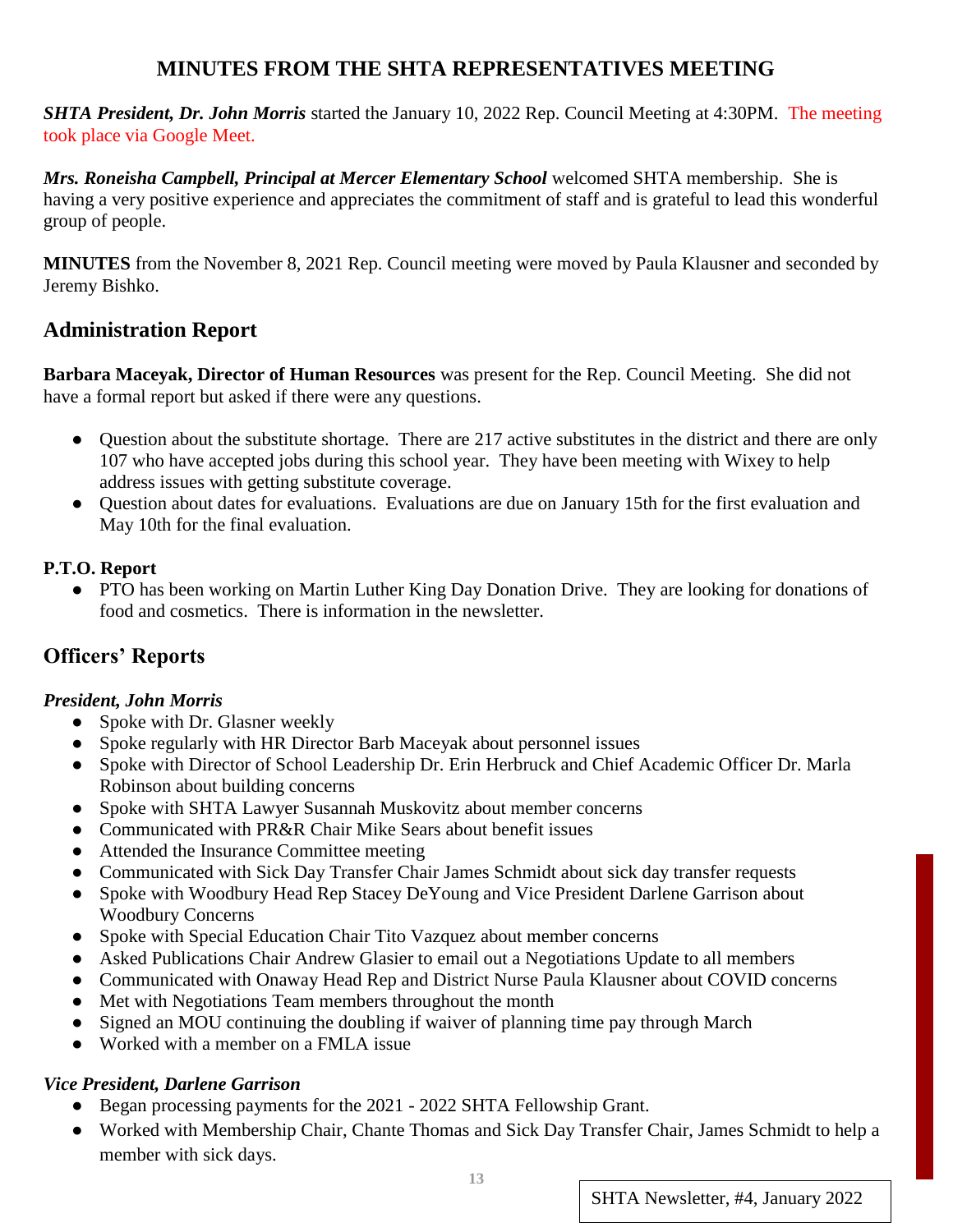- Attended three IBB (Interest Based Bargaining) meetings with the Negotiations Leadership Team and Central Office Members.
	- Next IBB Negotiation meetings are scheduled for January 11th and January 12th.
- The funds from this year's Red & White Gala will support the district's commitment to wellness and success for Shaker Students.
	- On November 17th, I met with Holly Coughlin, Executive Director of the Shaker Schools Foundation to discuss ideas for the Night for the Red & White. We are trying to create ways to promote more teacher attendance at this annual event.
	- Wrote the "Help Support A Night for the Red & White" letter to members of the SHTA.
	- On January 5th, I met with the Silent Auction Team for the Night for the Red & White to organize the participation lists for the Silent Auction.
	- Brainstormed ideas for the SHTA Silent Auction item. The Executive Board liked the idea of purchasing gift cards from venues at Van Aken District. All gift cards will be placed in a beautifully decorated basket.
	- This year, teachers can purchase 2 discounted tickets priced at \$140. The price has slightly increased, all ticket prices have gone up.
	- Will be attending the next Red & White Auction Team Meeting on January 24th at 5:00PM.
- Will be attending the second PTO meeting on Monday, January 24th at 6:30PM.

#### *Secretary, Lisa Hardiman*

- Participated in I.B.B. (Interest Based Bargaining) training with members of SHTA's bargaining team along with administrators.
- Participated in I.B.B. negotiations meetings with SHTA's bargaining team and administrators at the administration building.
- Attended two teacher advisory meetings; one at the administration building and the other on Zoom
- Preparing materials SHTA's drawing for tickets for *A Night for The Red & White* which takes place March 5th at Landerhaven. Drawing will take place February 14th.

#### *Treasurer, Bill Scanlon*

- Participated in IBB (Interest Based Bargaining) negotiations meetings
- Shared balance sheet

# **Building Representative Reports**

#### *Boulevar Boulevard - Cathy Grieshop*

- Sent out information about donating the sick leave donation program.
- Communicated with members about Family and Medical Leave Act (FLMA) and the sick leave donation program.
- Communicated with Boulevard members about their concerns and fear about teaching in person.
- Thank you to Boulevard Principal Neal Robinson for quickly addressing concerns and questions from staff about coming back to teaching in person.

#### *Fernway—Tori Goldfarb*

• Thank you to Fernway principal Chris Hayward for being open to suggestions from staff which sometimes change a lot.

# *Lomond-Jill DiPiero (Veronica Malone reporting)*

• Thank you to Lomond Principal George Clark for the staff breakfast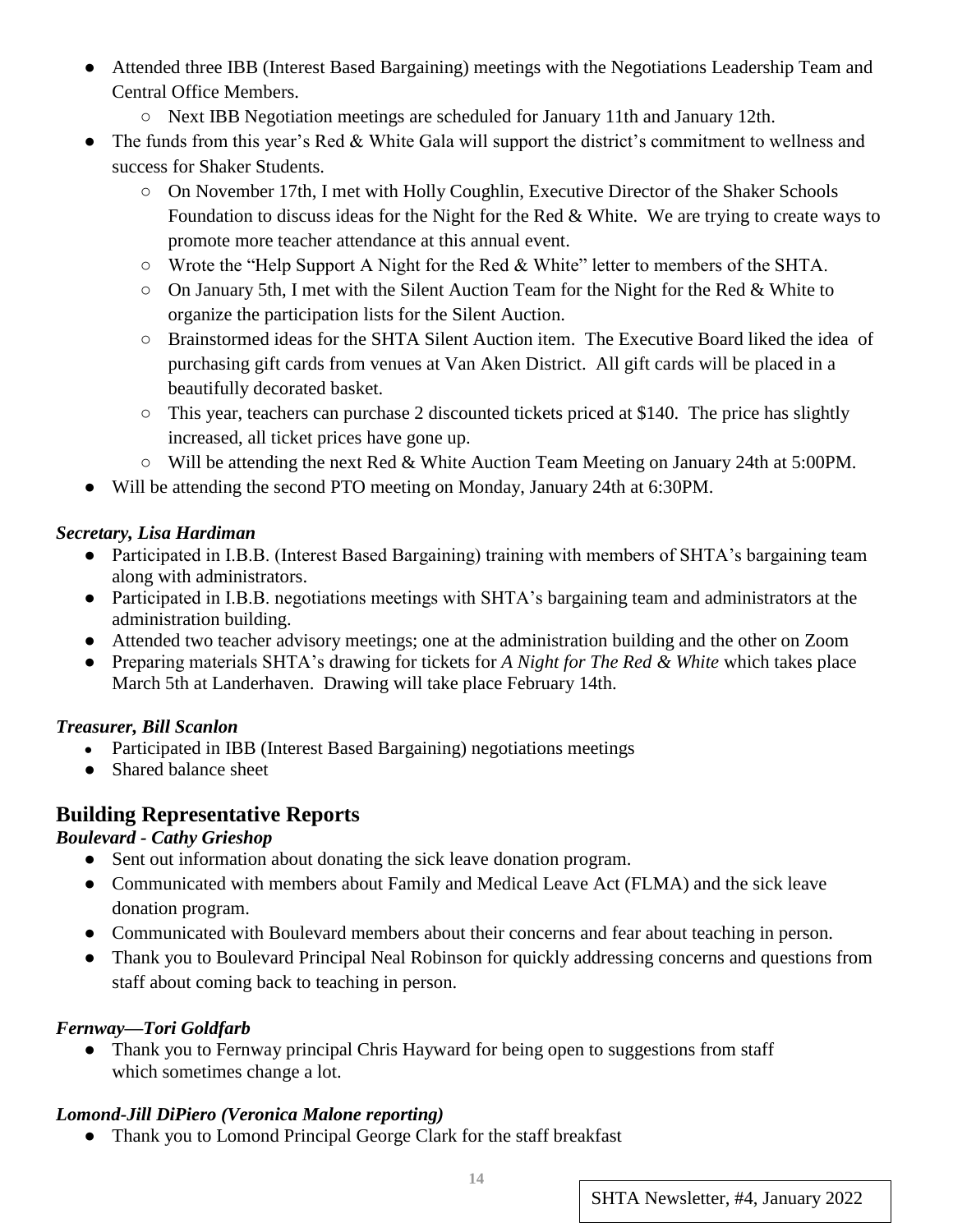• Thank you to PTO for winter bags

# *Mercer-Nicole Cicconetti*

- Distributed the holiday gift to members---great feedback on the gift!
- Emailed members multiple times to check in, relay information, and provide support
- Consistent communication/check-ins with Mercer Principal Roneisha Campbell

#### *Onaway—Paula Klausner*

- Thank you to Onaway Principal Eric Forman for understanding fears and trepidations about coming back to school
- Been in touch with Eric Forman throughout winter break
- Speak to Eric Forman every day at school
- Wrote letters to Superintendent David Glasner regarding returning to school
- Help staff member who is on extended leave

# *Woodbury— Stacey DeYoung*

● No Report

# *Middle School—Jaclyn Abrams*

#### **Ongoing Membership Concerns:**

- Still need to define and implement SEL strategies and school wide PBIS system
- Still experiencing lack of mask compliance in the hallways
- Inappropriate conduct and language use in the hallways continues to be a problem
- In need of more follow through with communicating and reinforcing school wide behavioral expectations
- Still experiencing loss of instructional time due to transportation delays in the morning; need to refine consistent communication on specific buses that are arriving late to monitor attendance
- Inconsistent administrative presence in the hallways
- We would like to continue to collaborate with security team in supporting teachers with student hallway behavior
- Some classrooms are out of compliance with Spec. Ed due to a lack of paraprofessionals; positions are not filled due to sub shortage
- Inconsistent follow through and effective consequences with referrals

# *High School—James Schmidt*

- Continue to meet weekly with high school principal Eric Juli to help resolve issues at the high school.
- There is an ongoing grievance that we are hoping to have resolved soon. Unfortunately, Mr. Juli has been out with COVID and we are pausing until he can return.
- High School SHTA members would like to see the return of the committee structure and the return of the Faculty Senate as mechanisms to provide valuable and much needed teacher input to our new administrators. Our five administrators are wonderful and have many years of experience, but have only three years of combined experience in the Shaker Heights City School District, and we would like very much to support their efforts with our school and our students. We appreciate how hard they have been working and applaud their efforts with the newly released attendance policy.
- A member has approached me about data collection regarding teachers' opinions about the Block Schedule. I will be sending out a brief survey to gauge members' feelings on the efficacy and preference for this schedule going forward. We hope that our administration is responsive to the data obtained from this survey.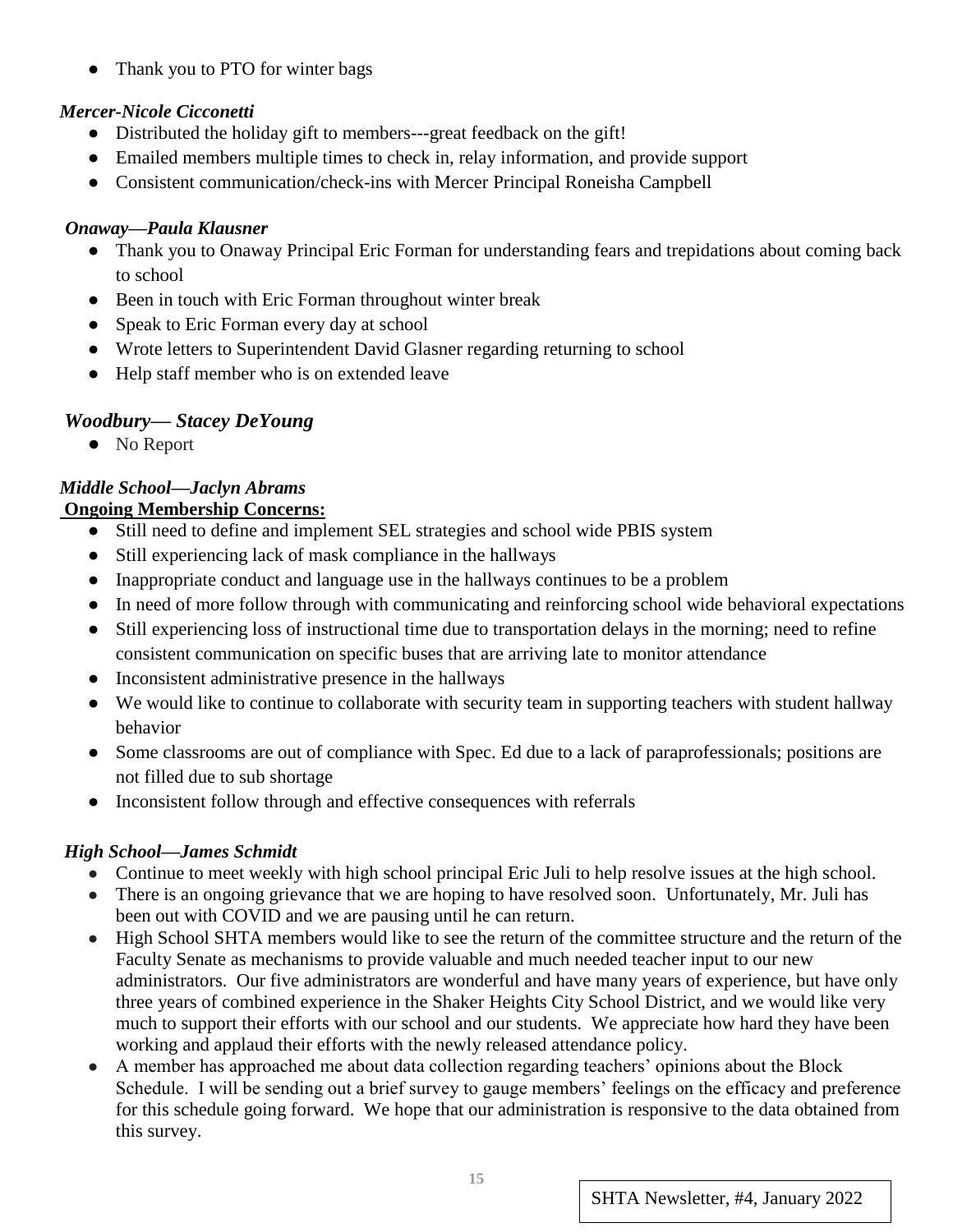• All SHTA members at the High School received and were extremely thankful for the SHTA member gift. Thanks to Selena Boyer for her hard work.

#### *Innovative Center--Linda Roth*

• The IC is seeking opportunities for students to participate in community-based passion projects, creditearning internships, apprenticeships, and jobs. Our 2nd semester schedule has been redesigned to provide students opportunities to attend in-person school *and* to gain hands-on experience in areas of interest or exploration. The IC welcomes teacher assistance in identifying students who might thrive and benefit from the IC's learning model.

# **Executive Board Reports**

#### *Publications—Andrew Glasier*

- Updated Facebook and Twitter accounts
- Lomond School staff wins the Holiday Dress-up Contest. They will receive donuts on Friday.
- Sent newsletter to membership
- Sent emails to membership
- Make sure names are spelled correctly in reports

#### *Evaluation - Lena Paskewitz*

- Answering questions about the OES
- Expressed appreciation to people for learning the new evaluation system
- Will clarify dates for evaluation in newsletter

#### *Membership and Elections-Chante Thomas*

- Shared spreadsheets
- Worked with Darlene Garrison on Sick Day transfer

#### *Policy-Tim Kalan*

- Helped members with evaluations
- Answered SHTA-ST questions

#### *Public Relations-Bob Bognar*

- Order form is coming out for T-shirts
- Asked attendees if they still agree to include a \$1 processing fee to support PAC. Response was "yes"

#### *Diversity, Equity and Inclusion-Angela Goodrum*

● This month I am sharing, *So You Want to Talk About Race* by Ijeoma Oluo. The book is a frank discourse on race. It walks through 17 different areas that are common place discussion points for people of color. In addition, there is a workbook that helps facilitate a discussion. Starting with "Is it really about race?" to "Talking is great, but what else can we do?" Readers can decide whether to read different chapters in the book to get an understanding of an area that is unfamiliar or read the book in chronological order. I really enjoyed the book because you will take away information that will allow for implementation of strategies in the classroom and the open conversations in the teacher's lounge.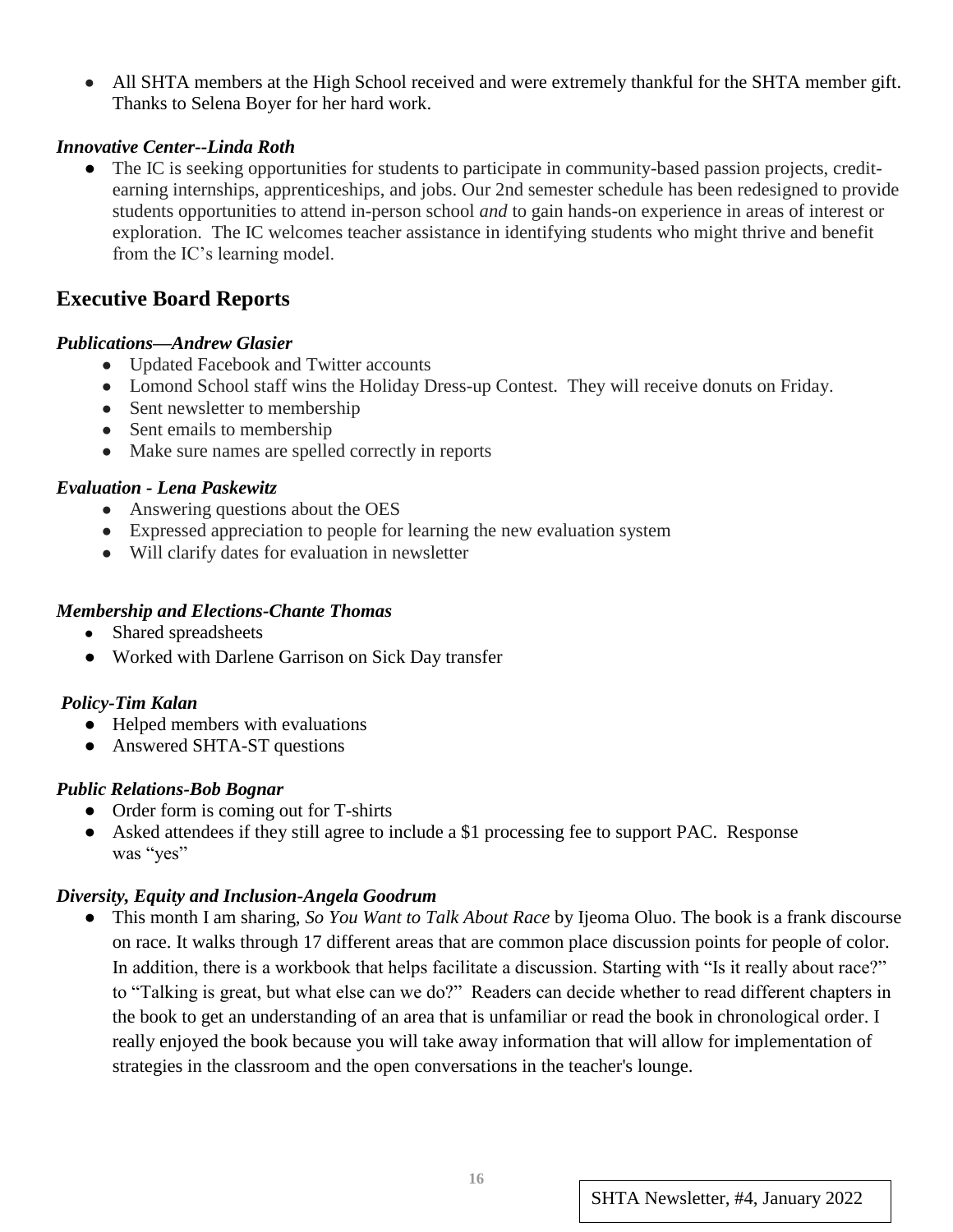#### *Special Education-Tito Vazquez*

- This past month I attended and participated in the Shaker Heights High School Equity Team Meeting led by Dr. Nicole Patterson, Ph.D.
- I attended the SHTA Executive Board meeting.
- I collaboratively solved various concerns with the Director of Exceptional Children Elizabeth Kimmel in the fourth of our monthly meetings.
- I worked with SHTA President Dr. John Morris, over Exceptional Children concerns.
- I provided support to various SHTA members concerning issues including but not limited to job placement, personnel issues and work options.
- I participated in a meeting with the district psychologists and Director of Exceptional Children Elizabeth Kimmel.
- I have increased communication with Shaker Heights Exceptional Children Department Chairs over a variety of concerns in the district.
- I continue to work collaboratively with Shaker administrators and assistant principals on various issues to improve the functionality and support to the students and educators in the Exceptional Children Department in our district.

#### *Legal Aid-Jeremy Bishko*

- Met with Legal Aid Committee
- Attended SHTA Executive Board meeting

# *Legislative-Dave Klapholz*

- The Cleveland Plain Dealer i[s](https://www.cleveland.com/news/2022/01/100-school-districts-sue-ohio-over-private-school-vouchers-saying-they-unconstitutionally-take-money-from-public-ed.html) [reporting](https://www.cleveland.com/news/2022/01/100-school-districts-sue-ohio-over-private-school-vouchers-saying-they-unconstitutionally-take-money-from-public-ed.html) on a new law suit in which a coalition of 100 school districts (including Cleveland Heights - University Heights) is suing the state of Ohio over school funding. At the center of the case is [EdChoice,](https://education.ohio.gov/Topics/Other-Resources/Scholarships/EdChoice-Scholarship-Program) an Ohio program that uses tax dollars to create vouchers for private schools, including religious schools. At stake is a quarter of a *billion* dollars, annually. It will likely take years to decide the outcome of this suit.
- Ohio House Bill [322](https://www.legislature.ohio.gov/legislation/legislation-summary?id=GA134-HB-322) is in committee; it would make it against the law to have a classroom discussion about race or gender that causes a student to feel guilt, anguish or psychological distress. And if that discussion were to happen, Ohio House Bil[l](https://www.legislature.ohio.gov/legislation/legislation-summary?id=GA134-HB-327) [327](https://www.legislature.ohio.gov/legislation/legislation-summary?id=GA134-HB-327) describes the potential consequences: the teacher could lose their license to teach and the school district could lose public funding.
- Related to HB 322 and HB 327 is [proposed legislation](https://www.dispatch.com/story/news/2022/01/03/ohio-republicans-want-teacher-curriculums-shared-online/9054152002/) by State Representative Brett Hillyer. In an effort to defuse the debate about Critical Race Theory, Representative Hillyer is considering a "Teacher Transparency Bill" that would require teachers to post their syllabi online.
- If you know of an education issue that is in transition in the legislative world, please let the me know about it.

# *Past President-Becky Thomas*

- Attended the December 2021 Board of Education meeting.
- Will attend the January 11, 2022 BOE meeting which is the organizational meeting as well as a regular business meeting. The agenda is available on Boarddocs.
- Will attend the January 18, 2022 Finance and Audit Committee meeting.

# *Social-Selena Boyer*

• Thanks to head representatives for getting gifts out. I hope everyone enjoyed them

# *Professional Rights and Responsibilities-Mike Sears*

● Worked with Sick Day Transfer Chair James Schmidt on helping members in need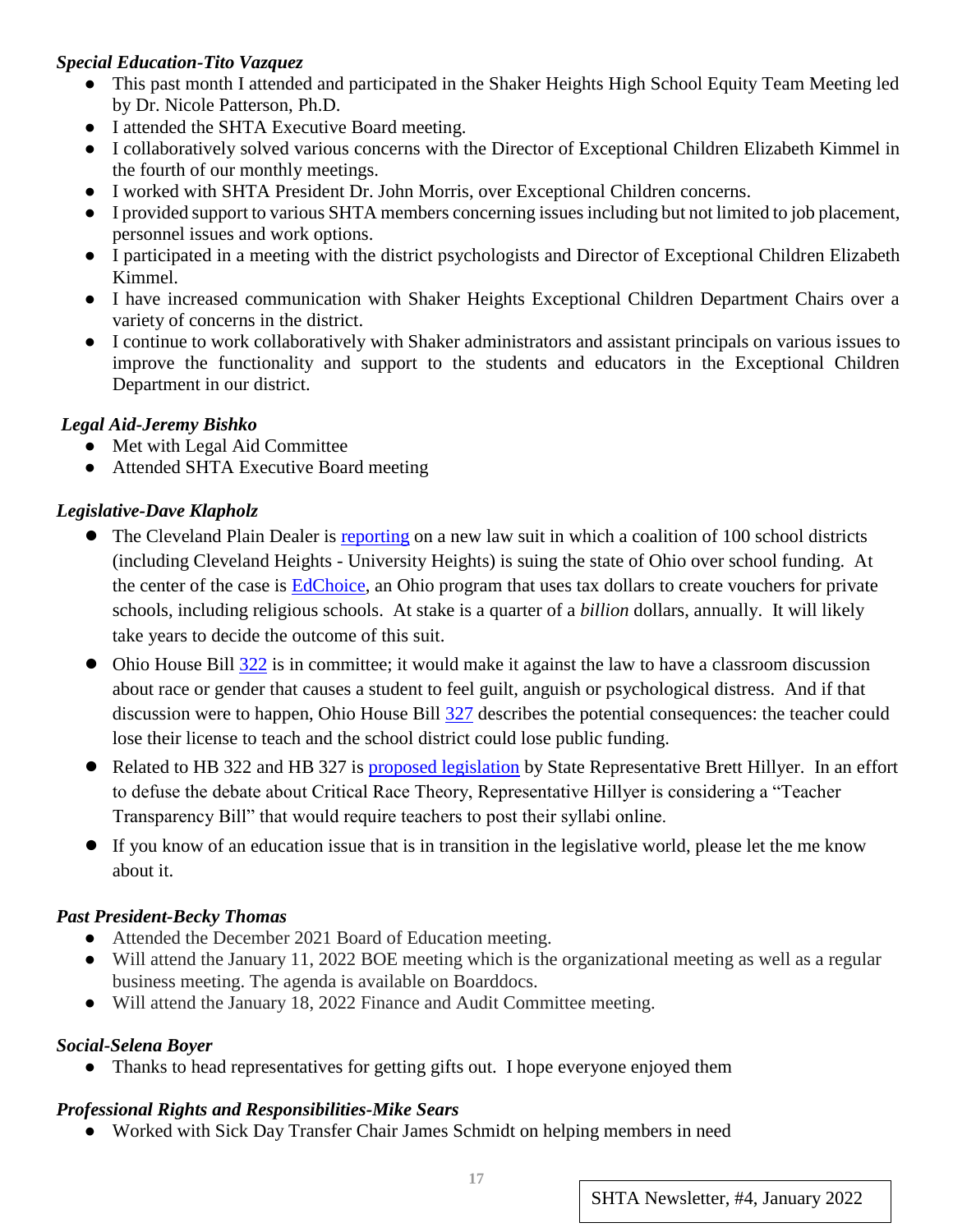- Communicated with members, Human Resources, and the Treasurer's office regarding FMLA and insurance benefits
- Met with the Insurance Committee on November 17
- Regarding the 9.4 % increase in our insurance premiums for major medical and prescription drug coverage, the increase beginning January 1, 2022 was communicated by Treasurer Bryan Christman in an email on October 22, 2021. The amount of additional total costs for these increases is \$4.26 a pay for a single plan and \$11.23 a pay for a family plan. The first increase will be reflected in the January 16, 2022 paycheck.
- Worked with the Supplemental Committee to approve a few new requests for both the December and January Board of Education meetings
- Attended Interest Based Bargaining training on November 30.
- Attended three collective bargaining sessions with the SHTA and administrative teams
- Communicated with the Executive Board during winter break about steps the district could take to make the opening of schools on January 4 as safe as possible.

#### *Support Teachers-Peg Rimedio*

• No Report

#### *Occupational Health and Safety-James Schmidt*

- Our return to school and to in person instruction following Winter Break has been fraught with many concerns. As neighboring districts elected to make use of remote instruction at the beginning of the year, we were asked to return to our buildings to support our students. As always, we answered the call. This newest variant has shown unequivocally that being vaccinated and having received a booster shot can help protect you by reducing the severity of the symptoms experienced. I continue to encourage all members to get vaccinated and to get their booster shots and to have all eligible members of their families do the same.
- Any questi[o](https://www.shaker.org/21-22Guidelines.aspx)ns about the District's protocols and guidelines should refer to 2021-22 Shaker Heights [Schools Health & Safety Guidelines](https://www.shaker.org/21-22Guidelines.aspx) linked here.
	- These guidelines change and are updated frequently as new information becomes available.
- Remember that the symptoms of the Omicron variant are similar to those of the common cold and as a result, the District has asked that any student exhibiting any of the following symptoms stay home until the symptoms are gone:
- When to Stay Home
	- Vaccinated & Unvaccinated Individuals: Regardless of vaccination status, students and staff members should stay home if they are experiencing **any** of the following:
		- headache
		- sore throat
		- congestion or runny nose
		- fever or chills
		- new uncontrolled cough
		- shortness of breath or difficulty breathing
		- fatigue
		- muscle or body aches
		- new loss of taste or smell
		- nausea, vomiting
		- diarrhea
		- abdominal pain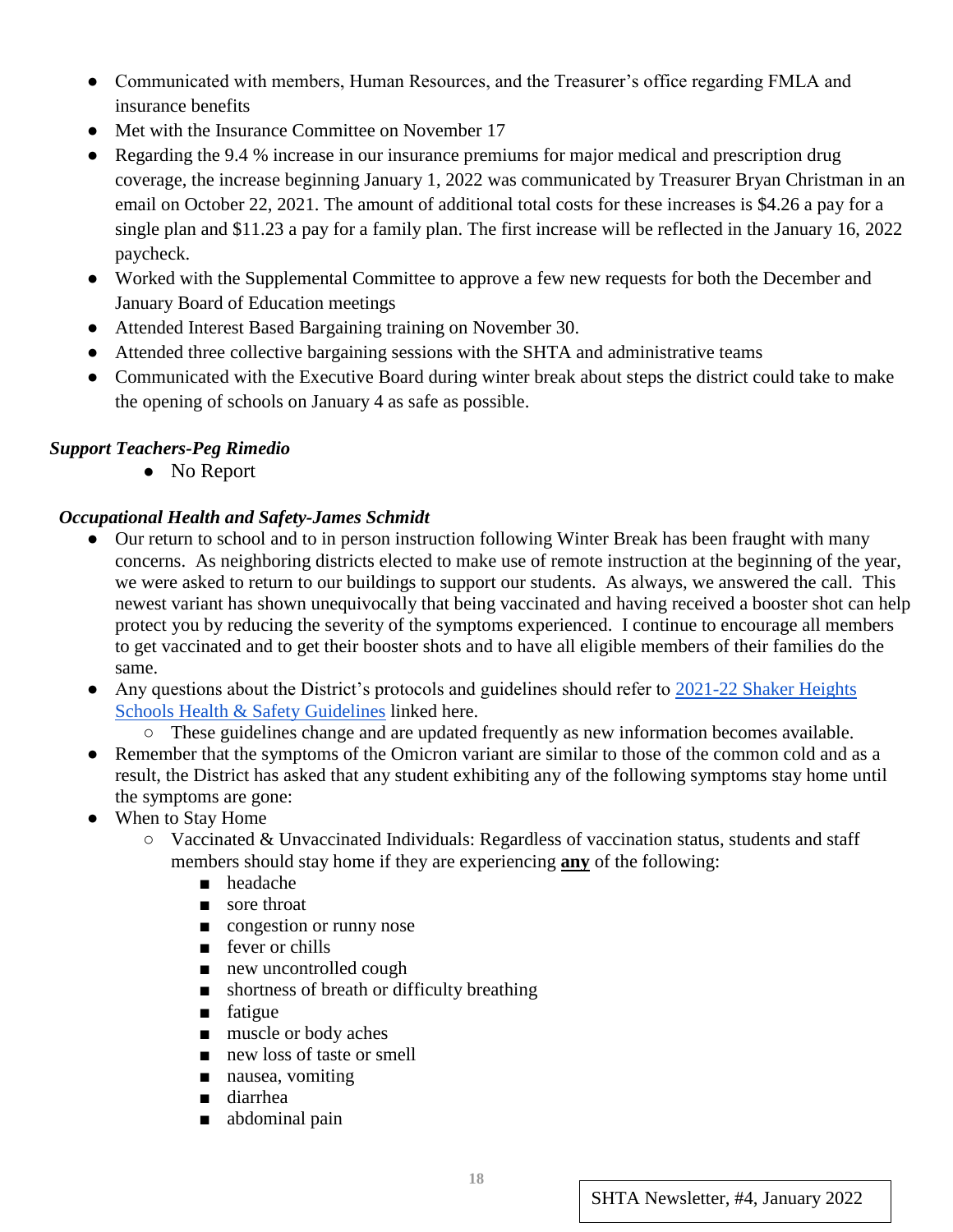- Unvaccinated Individuals: Unvaccinated and partially vaccinated individuals should stay home if someone in their household is awaiting a COVID-19 test appointment or results.
	- Any unvaccinated student or staff member that is in close contact with a person who has tested positive should adhere to the Quarantine & Isolation section of these guidelines. Please note that quarantine guidelines vary based upon where the individual has been exposed. Vaccinated individuals who have been exposed do NOT need to quarantine unless exhibiting symptoms mentioned above.
- All SHTA members are also encouraged to report an absence or a potential absence as soon as possible. If you believe that you may be sick and unable to report to work the next day, please enter that anticipated absence into Frontline as soon as you feel you may not be able to come to work. This absence can be rescinded in the event that you are able to come to work the next day

#### *Sick Day Transfer-James Schmidt*

- There are four members who are actively receiving donations through the Sick Day Transfer Program. Donations for these members have come from 55 of our colleagues throughout the DIstrict.
- Thanks to Darlene Garrison, Chante Thomas, Mike Sears, Cathy Grieshop, and Paula Klausner for their help in collecting donations and for supporting our colleagues.
- A few frequently asked questions about the SDTP:
	- Only SHTA members can participate. SHTA-ST members who are on SHTA contracts are NOT eligible to donate nor to receive donations.
	- SHTA Members may donate up to a maximum of 10 days per year, not per recipient.
	- Members receiving this benefit may receive up to 50 sick days per year.
	- $\circ$  Sick days are transferred at the rate of 2.5 donated days to one recipient day. If you donate one day, the recipient will receive 0.4 days of sick leave.
	- Donations are made in segments, not all at once. If you've agreed to a maximum donation of 10 days, you will not see all 10 days taken from your Sick Leave balance at once.
- Please direct any questions about the Sick Day Transfer Program to me and I will be happy to answer them.
- Exec Session Request for AA

#### *PAC (at-large)-Cathy Grieshop*

● Working with Jessica O'Brien to plan direction of PAC

#### *Salary Tenure-John Morris*

• The Negotiations Team will continue to negotiate with the district administration through January. An email was sent to members explaining that we continue to negotiate in good faith even though our agreement has technically expired as of December 31, 2021. Updates will be shared when we near an agreement that members can vote upon.

 **Old Business** - None **New Business-**None **Good of the Order-**None

Motion to adjourn the meeting made by James Schmidt. Meeting adjourned

*Respectfully Submitted, Lisa Hardiman*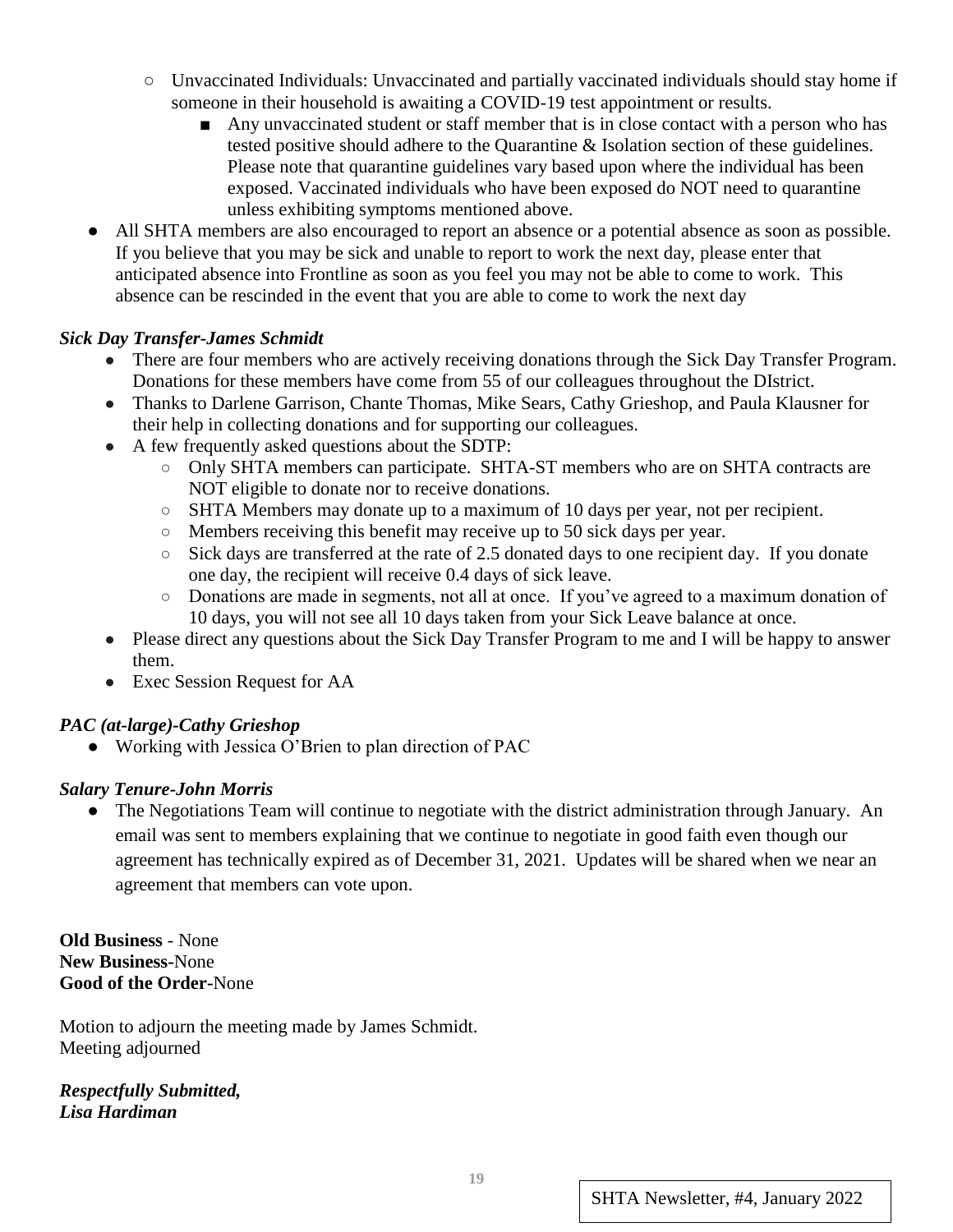# *GRATITUDE*

*This newsletter is a publication of the Shaker Heights Teachers' Association, an independent organization of professional educators in the Shaker Heights City School District. Signed editorials represent the opinion of the author(s) and may or may not reflect the thinking of other officers or members of the Shaker Heights Teachers' Association. Members and friends of the Association are invited and encouraged to express their opinions or share information via this newsletter.*

The return to school after winter break was amazingly anxiety-producing. When we left the buildings on December 17th, the Omicron variant of COVID-19 was sending students and staff home more quickly than any other time in the pandemic. We had as many cases that last week as the rest of the 1st semester combined. What will happen when we come back? Will there be enough substitutes? Will the district provide KN95 masks and home-testing kits? What do I do if my own child becomes ill? The crushing weight of this pandemic and the crazy school year meant I dreaded returning to work again in the New Year.

How do I combat this anxiety and fear once again? It seems we have been on an endless loop of extremes playing out day after day, month after month and now year after year. How do we take care of ourselves when the stress of the pandemic and its after-effects reverberate over and over again? Right when we thought we had crossed a threshold, a new threat appears. I have seen fellow teachers become disillusioned and leave the profession. Teachers are planning to retire earlier than they wanted because of the stresses placed upon them. Many of our colleagues are in a deep emotional hole and are finding it difficult to climb out. Our mental health has been precarious for years now. We need to find a way to reset. A way to renegotiate our place in the pandemic in the Shaker Heights City Schools. We need to take care of ourselves. We need to find something to be grateful for.

Luckily, I have my colleagues. They are helping me through. Their ingenuity, fearlessness, compassion, dedication, and humor have sustained me through these trying years. For them, I am grateful.

I am grateful for art teacher Kris Walter for starting a meditation club at the high school for faculty and staff. I am thankful for English teacher Carole Kovach for working hard to raise the morale at the high school for everyone.

I am thankful to Counselor Mary Bourisseau at Lomond for keeping the Holiday Outfit contest alive and fun. I am grateful for my Global Studies colleagues, Amanda Ersek, Vic Berndt, Kyle Fleming, Joe Konopinski, Paul Kelly and Matt Ferraton for thinking outside the box and pushing me in new directions in teaching World history.

I am thankful for Director of Instruction and Curriculum Dr. John Moore for cutting through the bureaucracy and making things as easy as possible for me.

I am thankful for I.B. coordinator Molly Miles for making things simple when it should be and reflective when it needs to be.

I am grateful for Positive Behavior coordinator Maria Helton for brainstorming student behavior issues and helping us find solutions.

I am thankful for my classroom "roommates" Aaron Jaggers and Sarah Davis for being flexible with me and all my boxes of 23 years of stuff.

I am grateful for custodian Rich Berta for turning me on to great music.

I am thankful for Director of Human Resources Barb Maceyak for helping me problem solve evaluation issues and, on most occasions, correct them.

I am thankful for social studies colleague Jessica O'Brien for her fearless discussions.

I am grateful for the high school assistant principals Jacquie Baker, Marinese Harris, Rebekah Sharpe, & Kraig Thornhill for being thoughtful and effective.

I am grateful for my peer-evaluation coordinators colleagues Lena Paskewitz and Addie Tobey for working through issues with me.